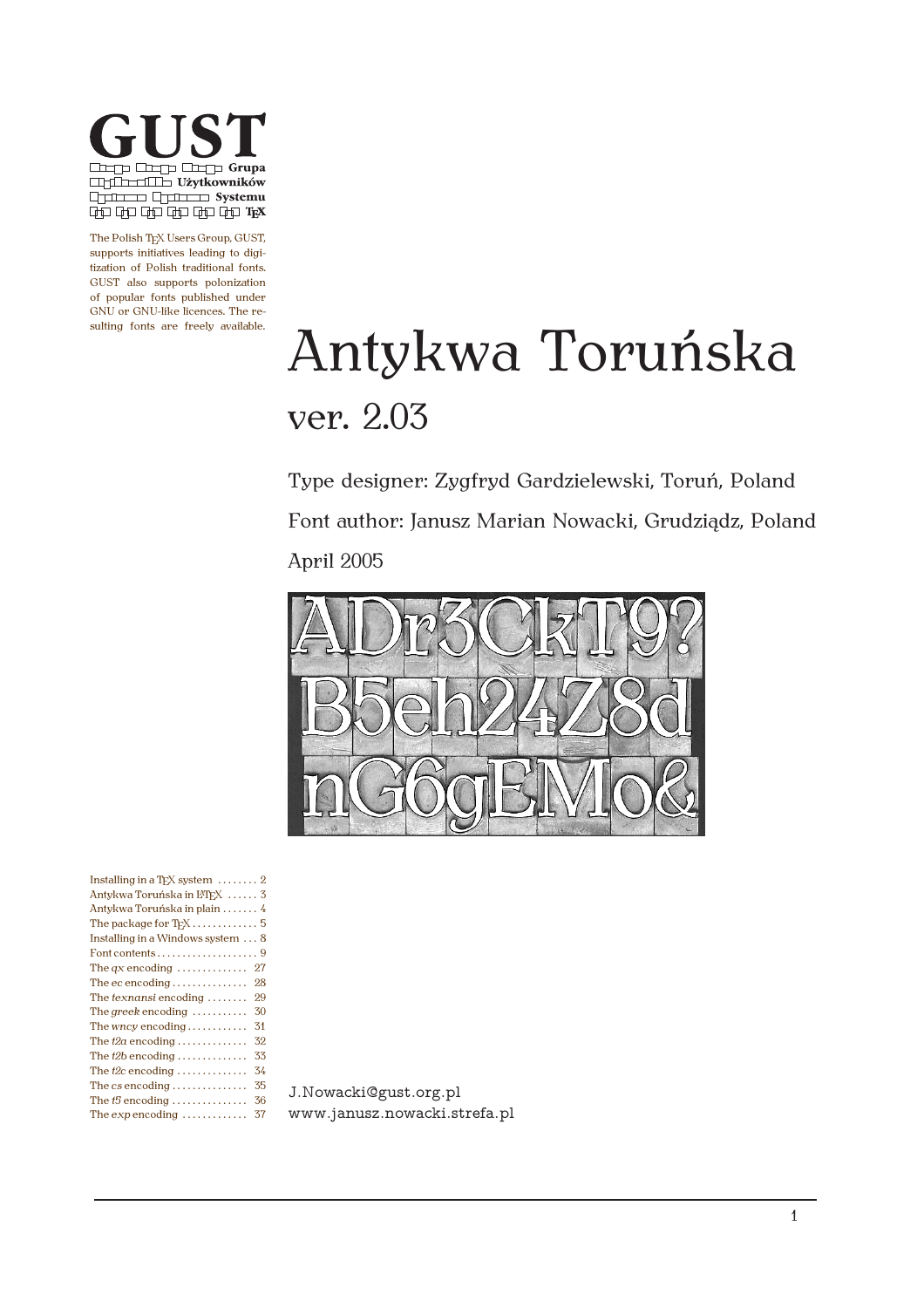

Zygfryd Gardzielewski (1914–2001)

Antykwa Toruńska (meaning just "Antiqua of Torun") is a two-element typeface designed by Zygfryd Gardzielewski, a typographer from Toruń (Thorn), Poland. A few people cooperated on the font during the metal type design phase. The font is mainly used for typesetting of small prints. Its characteristic features are the widening of vertical stems at the top and the wave-like form of some of the horizontal and diagonal lines as well as of the serifs. Antykwa Toruńska was first cast in metal in 1960 in the Grafmasz typefoundry in Warsaw. It was produced in the ordinary, semibold and slanted faces in sizes from 6 to 48 dd.

I began digitizing Antykwa Toruńska in early 1995. The first, very poor version was based on a font catalogue. It was a very imperfect source. The next version was based on photocopies of the original design drawings made available to me by Zygfryd Gardzielewski, to whom I am very grateful for this. Andrzej Tomaszewski, a well known Polish typographer, made me aware that this version was also of poor quality because it too closely tried to follow the original which was created in the pre-digital era, thirty years ago, using the traditional approach. Version 1.0, which deserves to be called computerised in that it was precise and reused character building elements across the font, was released in 1998 and comprised (similarly as the original) of three faces: upright, bold and italic.

The current distribution was generated using the METATYPE1 tools package authored by Bogusław Jackowski, Janusz M. Nowacki and Piotr Strzelczyk. Version 2.01 contains a greatly extended character set (e.g., cyrillic, greek, most often used mathematical symbols and currency symbols, additional ligatures), as well as additional typefaces (light, regular, medium and bold in normal and condensed widths).

I prepared separate Type 1 sets of 256 characters for Windows and Linux (in various encodings) and complete TrueType and OpenType font sets with over 1060 glyphs each.

A lot of people helped me generously in preparing this version of Antykwa Toruńska. I would like to express my gratitude to Mrs Janina Gradzielewska (Zygfryd Gardzielewski's wife), Bogusław Jackowski, Andrzej Tomaszewski, Marcin Woliński. Jerzy Ludwichowski translated this document into English. Very many thanks.

### INSTALLING IN A TFX SYSTEM

*CAUTION: the installation requires previous versions of Antykwa Toruńska to be uninstalled.*

The Antykwa Toruńska PostScript font package (file

AntykwaTorunska-tex-2\_03.zip) for  $T_FX$  conforms to the  $T_FX$  Directory Structure (TDS) v. 1.1 which allows for an easy installation, e.g., in the popular T<sub>F</sub>X Live distribution. It suffices to copy the doc, fonts and tex subdirectories into their counterparts in the global or local tree of your T<sub>F</sub>X installation. In the next step one should add the font map name, e.g., antt.map to the web2c/updmap.cfg file and run the updmap program.



Gardzielewski.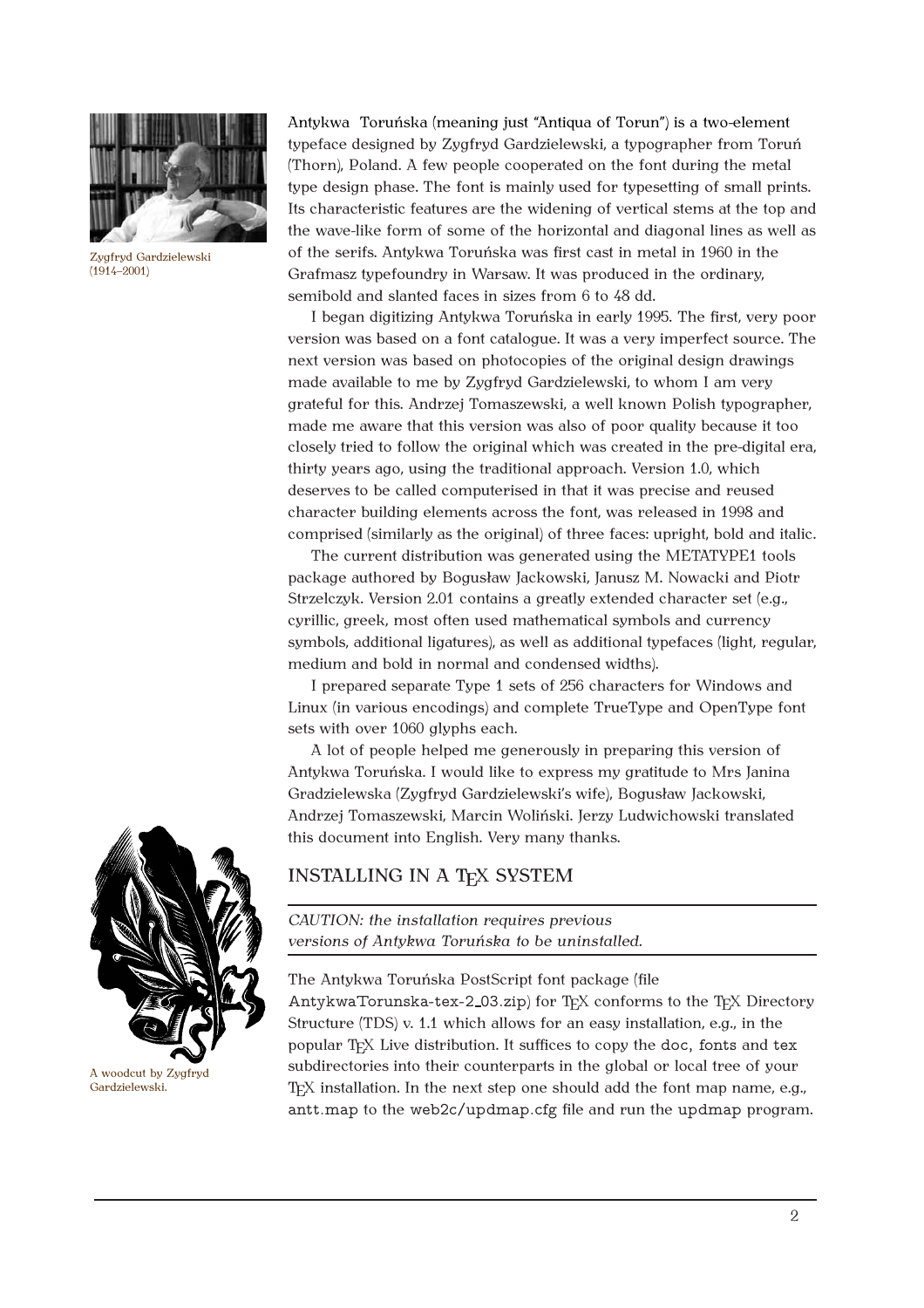## ABCabc ABCabc **ABCabc** *ABCabc ABCabc ABCabc ABCabc*

The original, cast in lead Antykwa Toruńska was designed by Gardzielewski in only three variants: normal, semibold and italic. Now eight variants are available.

## ABCabc ABCabc ABCabc **ABCabc**

The Condensed fonts are provided for special applications.

## ABCABC ABCABC ABCABC **ABCABC**

A smallcaps variant is also available.

## ABCabc THE PACKAGE for TEX

The complete distribution of Antykwa Toruńska for TFX contains the following files in a TDS-conformant tree:

### doc/fonts/antt/

*•* documentation and examples of use

### fonts/enc/dvips/antt

• files with reencodings into different T<sub>E</sub>X font layouts

#### fonts/map/dvips/antt

• the font mapping files (to be included – using the updmap program – in the global psfonts.map file used by the dvips program as well as the analogues for the pdftex and dvipdfm programs)

The .map files for the following encodings are included: ec, qx, texnansi, wncy, t2a, t2b, t2c, greek, cs, t5.

#### fonts/afm/public/antt

*•* metric files \*.afm

#### fonts/tfm/public/antt

- metric files \*.tfm for T<sub>F</sub>X
	- $\triangleright$  latin characters
		- (\* *denotes the encoding used:* ec, cs, t5, qx *or* texnansi*)*

#### normal text fonts

- \*-anttl Antykwa Toruńska Light-Regular
- \*-anttli Antykwa Toruńska Light-Italic
- \*-anttm Antykwa Toruńska Medium-Regular
- \*-anttmi Antykwa Toruńska Medium-Italic
- \*-anttr Antykwa Toruńska Regular
- \*-anttri Antykwa Toruńska Italic
- \*-anttb Antykwa Toruńska Bold
- \*-anttbi Antykwa Toruńska BoldItalic

#### Caps text fonts

- \*-anttlcap Antykwa Toruńska Caps Light-Regular
- \*-anttlicap Antykwa Toruńska Caps Light-Italic
- \*-anttmcap Antykwa Toruńska Caps Medium-Regular
- \*-anttmicap Antykwa Toruńska Caps Medium-Italic
- \*-anttrcap Antykwa Toruńska Caps Regular
- \*-anttricap Antykwa Toruńska Caps Italic
- \*-anttbcap Antykwa Toruńska Caps Bold
- \*-anttbicap Antykwa Toruńska Caps BoldItalic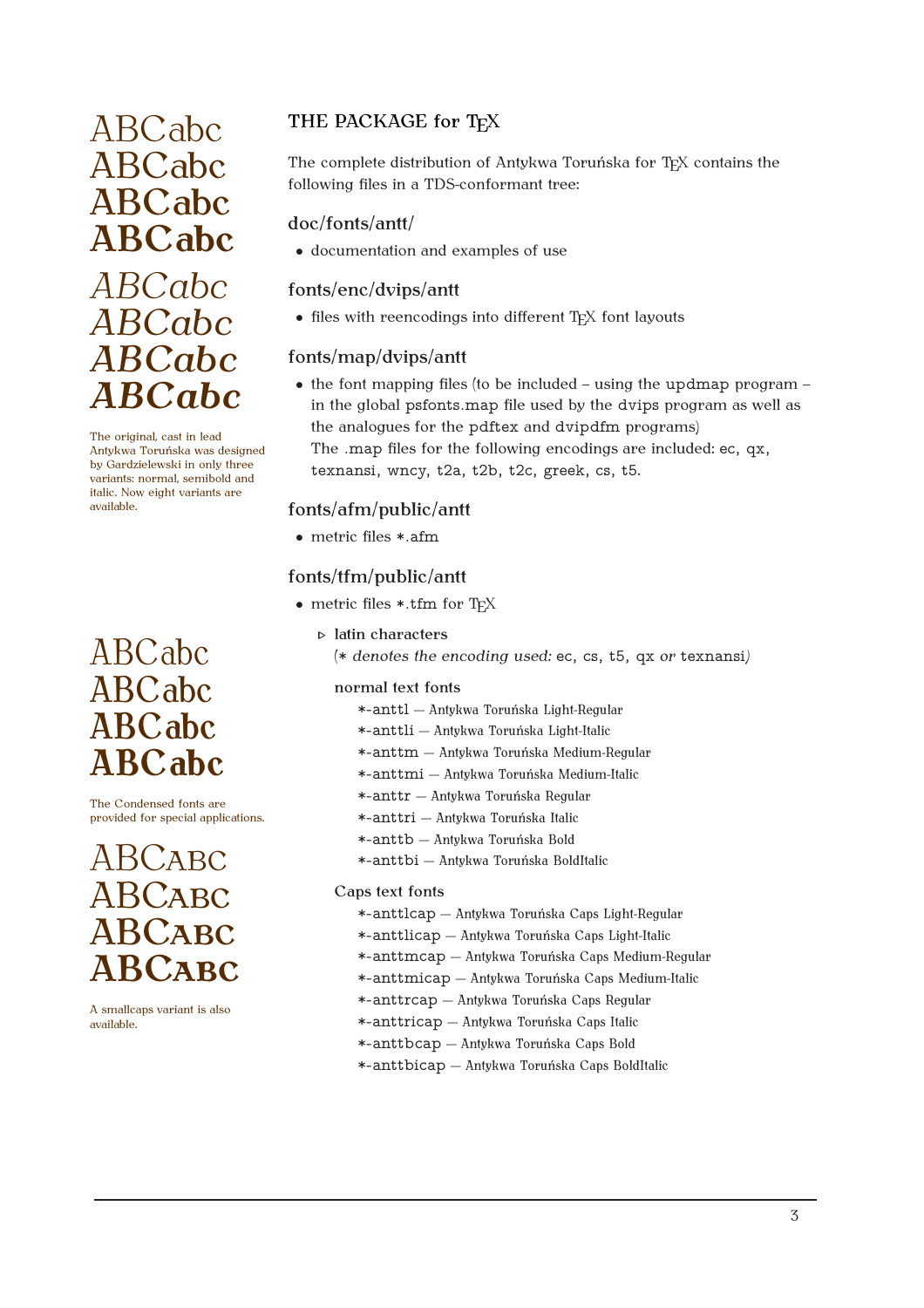## $236789$  normal Condensed text fonts 236789 236789 **236789**

Nautical ("old style") digits are built into the caps variants.

## AБВабвг **Programs** Cyrillic characters АБВабвг АБВабвг **АБВабвг** *АБВабвг АБВабвг АБВабвг*

All Antykwa Toruńska fonts contain the characters of the cyrillic alphabets. The "wncy" encoding allows the use of ASCII characters for text entry into the TEX source code. For ETFX the "t2a", "t2b" and "t2c" encodings are used.

*АБВабвг*

- \*-anttcl Antykwa Toruńska Condensed Light-Regular
- \*-anttcli Antykwa Toruńska Condensed Light-Italic
- \*-anttcm Antykwa Toruńska Condensed Medium-Regular
- \*-anttcmi Antykwa Toruńska Condensed Medium-Italic
- \*-anttcr Antykwa Toruńska Condensed Regular
- \*-anttcri Antykwa Toruńska Condensed Italic
- \*-anttcb Antykwa Toruńska Condensed Bold
- \*-anttcbi Antykwa Toruńska Condensed BoldItalic

#### caps Condensed text fonts

- \*-anttclcap Antykwa Toruńska Condensed Caps Light-Regular
- \*-anttclicap Antykwa Toruńska Condensed Caps Light-Italic
- \*-anttcmcap Antykwa Toruńska Condensed Caps Medium-Regular
- \*-anttcmicap Antykwa Toruńska Condensed Caps Medium-Italic
- \*-anttcrcap Antykwa Toruńska Condensed Caps Regular
- \*-anttcricap Antykwa Toruńska Condensed Caps Italic
- \*-anttcbcap Antykwa Toruńska Condensed Caps Bold
- \*-anttcbicap Antykwa Toruńska Condensed Caps BoldItalic

(\* *denotes the encoding used:* wncy, t2a, t2b *or* t2c*)*

#### text fonts

- \*-anttl Antykwa Toruńska Cyrillic Light-Regular
- \*-anttli Antykwa Toruńska Cyrillic Light-Italic
- \*-anttm Antykwa Toruńska Cyrillic Medium-Regular
- \*-anttmi Antykwa Toruńska Cyrillic Medium-Italic
- \*-anttr Antykwa Toruńska Cyrillic Regular
- \*-anttri Antykwa Toruńska Cyrillic Italic
- \*-anttb Antykwa Toruńska Cyrillic Bold
- \*-anttbi Antykwa Toruńska Cyrillic BoldItalic

Condensed text fonts

- \*-anttcl Antykwa Toruńska Condensed Cyrillic Light-Regular
- \*-anttcli Antykwa Toruńska Condensed Cyrillic Light-Italic
- \*-anttcm Antykwa Toruńska Condensed Cyrillic Medium-Regular
- \*-anttcmi Antykwa Toruńska Condensed Cyrillic Medium-Italic
- \*-anttcr Antykwa Toruńska Condensed Cyrillic Regular
- \*-anttcri Antykwa Toruńska Condensed Cyrillic Italic
- \*-anttcb Antykwa Toruńska Condensed Cyrillic Bold
- \*-anttcbi Antykwa Toruńska Condensed Cyrillic BoldItalic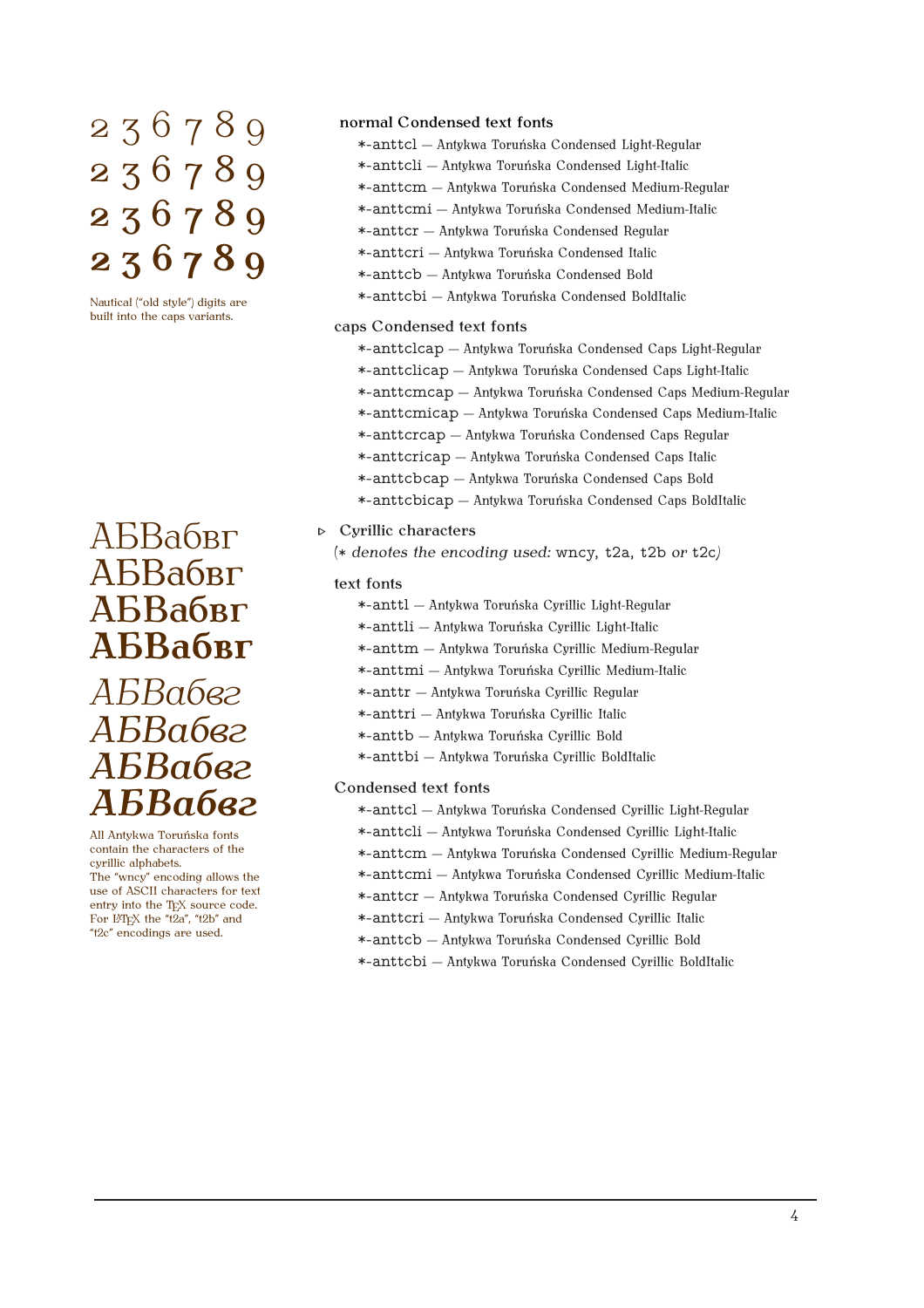# ΣΩαβγδ ΣΩαβγδ **ΣΩαβγδ**

## *ΣΩαβγδ ΣΩαβγδ ΣΩαβγδ ΣΩαβγδ*

Antykwa Toruńska contains all characters from the basic greek alphabet. I do not provide the alternative characters known as the "polytonic" characters.



Antykwa Toruńska fonts contain also mathematical characters and various other symbols. They are not covered in the standard encoding tables. The fonts with the "exp" (expert) prefix were created to enable the use of such symbols.

 $\sum\Omega\alpha\beta\gamma\delta$  **b** greek characters *(coded as cp1253)* 

#### normal fonts

greek-anttl Antykwa Toruńska Greek Light-Regular greek-anttli Antykwa Toruńska Greek Light-Italic greek-anttm Antykwa Toruńska Greek Medium-Regular greek-anttmi Antykwa Toruńska Greek Medium-Italic greek-anttr Antykwa Toruńska Greek Regular greek-anttri Antykwa Toruńska Greek Italic greek-anttb Antykwa Toruńska Greek Bold greek-anttbi Antykwa Toruńska Greek BoldItalic

#### Condensed fonts

greek-anttcl Antykwa Toruńska Condensed Greek Light-Regular greek-anttcli Antykwa Toruńska Condensed Greek Light-Italic greek-anttcm Antykwa Toruńska Condensed Greek Medium-Regular greek-anttcmi Antykwa Toruńska Condensed Greek Medium-Italic greek-anttcr Antykwa Toruńska Condensed Greek Regular greek-anttcri Antykwa Toruńska Condensed Greek Italic greek-anttcb Antykwa Toruńska Condensed Greek Bold greek-anttcbi Antykwa Toruńska Condensed Greek BoldItalic

#### The Expert fonts *(nonstandard encoding)* exp-anttcl Antykwa Toruńska Exp Light-Regular exp-anttcli Antykwa Toruńska Exp Light-Italic exp-anttcm Antykwa Toruńska Exp Medium-Regular exp-anttcmi - Antykwa Toruńska Exp Medium-Italic exp-anttcr Antykwa Toruńska Exp Regular exp-anttcri Antykwa Toruńska Exp Italic exp-anttcb Antykwa Toruńska Exp Bold exp-anttcbi Antykwa Toruńska Exp BoldItalic

#### fonts/type1/public/antt

• the complete (each with over 1060 glyphs) PostScript files \*.pfb, used by the T<sub>F</sub>X system drivers.

#### tex/latex/antt

• \*.sty or \*.fd files for L<sup>AT</sup>EX users prepared by Petr Olšák and Marcin Woliński

#### tex/plain/antt

• \*.tex files prepared by Petr Olšák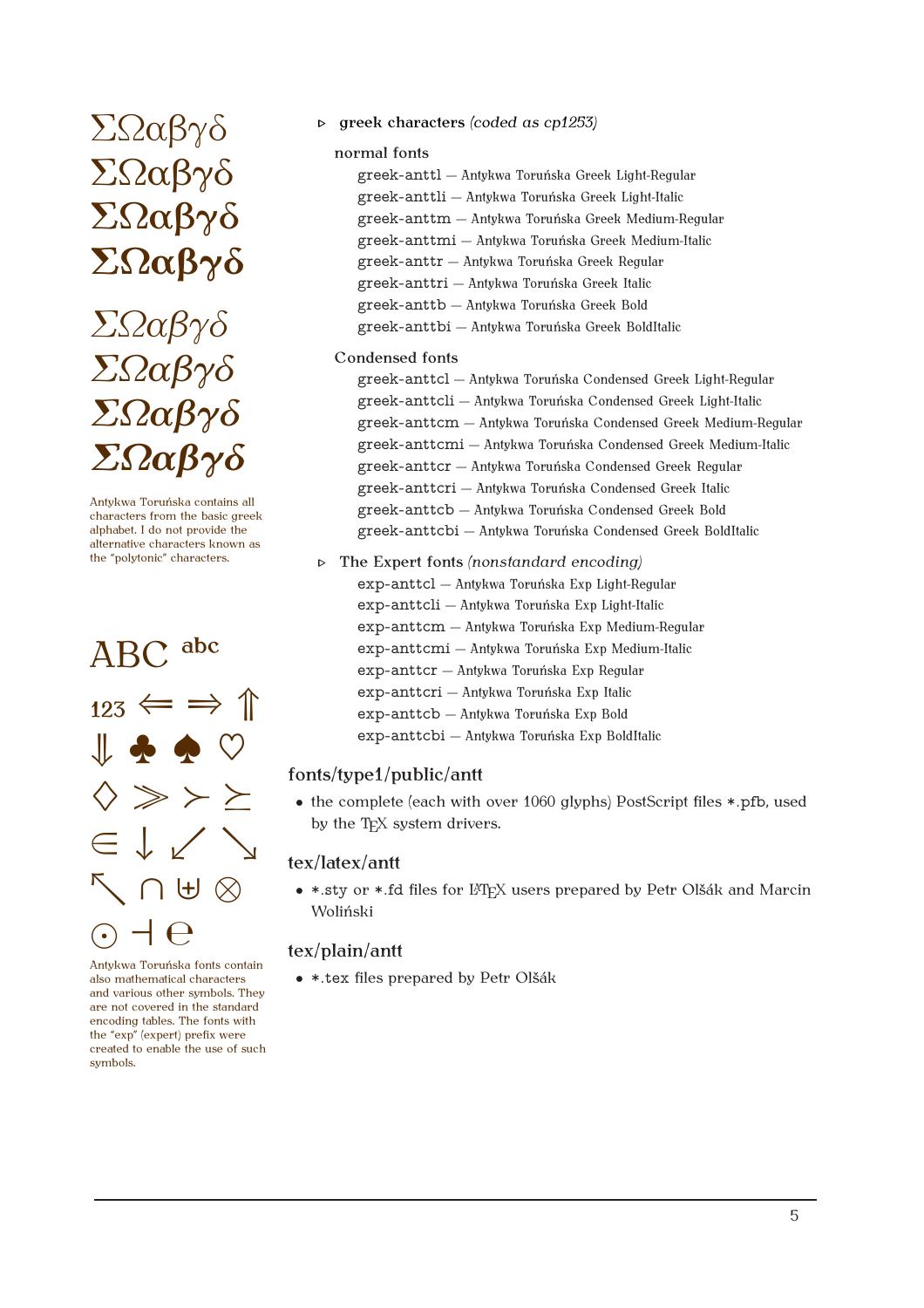\textsc{If one examines \textbf{subcapitalist} deconstructivist} theory, one is faced with a choice: either reject \textbf{Debordist situation or \textsc{conclude that reality must come from the \textit{masses}}} , but only if the premise of postsemantic theory is invalid; otherwise, \textit{Bataille's model \textbf{of cultural}narrative is one of ''capitalist discourse'', and hence intrinsically elitist.}

#### \usepackage{anttor}

IF ONE EXAMINES **SUBCAPITALIST** DECONSTRUCTIVIST theory, one is faced with a choice: either reject **Debordist situation or CONCLUDE THAT REALITY MUST COME FROM THE** *masses*, but only if the premise of postsemantic theory is invalid; otherwise, *Bataille's model of cultural narrative is one of "capitalist discourse", and hence intrinsically elitist.*

#### \usepackage[light]{anttor}

IF ONE EXAMINES **SUBCAPITALIST** DECONSTRUCTIVIST theory, one is faced with a choice: either reject **Debordist situation or CONCLUDE THAT REALITY MUST COME FROM THE** *masses*, but only if the premise of postsemantic theory is invalid; otherwise, *Bataille's model of cultural narrative is one of "capitalist discourse", and hence intrinsically elitist.*

#### \usepackage[condensed] {anttor}

IF ONE EXAMINES **SUBCAPITALIST** DECONSTRUCTIVIST theory, one is faced with a choice: either reject **Debordist situation or CONCLUDE THAT REALITY MUST COME FROM THE** *masses*, but only if the premise of postsemantic theory is invalid; otherwise, *Bataille's model of cultural narrative is one of "capitalist discourse", and hence intrinsically elitist.*

#### \usepackage[light, condensed]{anttor}

IF ONE EXAMINES **SUBCAPITALIST** DECONSTRUCTIVIST theory, one is faced with a choice: either reject **Debordist situation or CONCLUDE THAT REALITY MUST COME FROM THE** *masses*, but only if the premise of postsemantic theory is invalid; otherwise, *Bataille's model of cultural narrative is one of "capitalist discourse", and hence intrinsically elitist.*

#### **LATEX SOURCE:** ANTYKWA TORUŃSKA IN LATEX

#### 1. AS THE DEFAULT DOCUMENT FONT.

To make ANTYKWA TORUŃSKA the default font for the current document is easily done with the anttor package. Antykwa Toruńska is available in a number of layouts (character sets). The typesetting of English language documents can be done with the default OT1 encoding. Encodings in T1, T2 variants and OT2 are also available. Typesetting of Polish language documents can be done by enabling the OT4 layout (e.g., by loading the polski package). A richer subset of the font repertoire is available through the use of the QX layout:

\usepackage{polski,anttor} \usepackage[QX]{fontenc}

Moreover, when calling the anttor package the options light and/or condensed are available to request the light and/or condensed variants of the type, respectively. The result of the standard directives \textit, \textbf, \textsc and their combinations for different package loading options is shown on the left.

#### 2. IN DOCUMENT FRAGMENTS.

The L<sup>A</sup>T<sub>E</sub>X name for ANTYKWA TORUŃSKA is antt. To typeset a text fragment with Antykwa the following commands are sufficient (no packages need to be loaded, Latin Modern is the default font):

If one examines subcapitalist deconstructivist theory, one is faced with a choice: either reject Debordist situation or {\fontfamily{antt}\selectfont conclude that reality must come from the masses}, but only if the premise

If one examines subcapitalist deconstructivist theory, one is faced with a choice: either reject Debordist situation or conclude that reality must come from the masses, but only if the premise

The light and/or condensed variants may be obtained by giving relevant arguments to \fontseries:

If one examines subcapitalist deconstructivist theory, one is faced with a choice: either reject Debordist situation or {\fontfamily{antt}\fontseries{l}\selectfont conclude that reality must come {\fontseries{bc}\selectfont from the masses}, but only if the premise

If one examines subcapitalist deconstructivist theory, one is faced with a choice: either reject Debordist situation or conclude

that reality must come **from the masses**, but only if the premise It is easier to use the *family* name to select the light and/or condensed variants:

| antt   | normal          |
|--------|-----------------|
| anttl  | light           |
| anttc  | condensed       |
| anttlc | light condensed |
|        |                 |

The description of the \fontfamily and \fontseries commands can be found in the fntguide.tex document which is distributed with LATEX.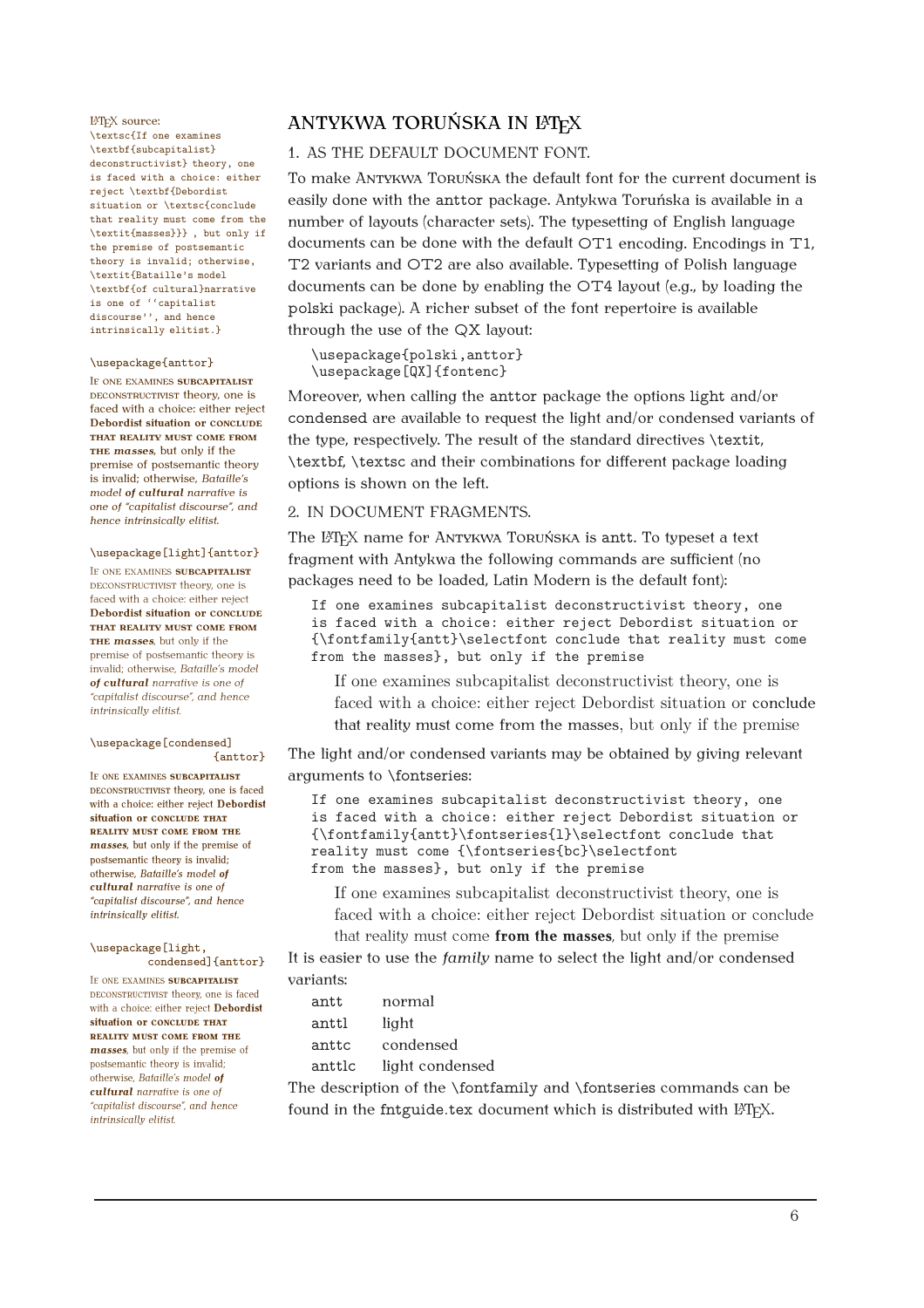with Petr Olšák's OFS package. It immensely easies font handling in plain and  $\operatorname{\mathbb{H}T_{E}}\!\!X$ documents. Here is an example of how to use OFS:

% input the package \input ofs [pantyk]  $%$  or in  $L$ <sub>TF</sub>X \usepackage [pantyk] {ofs} % Cork encoding \def\fotenc{8t} % define the document % default font \setfonts

[AntykwaToruńska/9pt] Antykwa Toruńska with OFS can be used as the default font in the following eight variants: {\lr Light}, Regular, {\mr Medium}, {\bf Bold}, {\li Light Italic}, {\it Italic}, {\mi Medium Italic}, {\bi Bold Italic}.

Antykwa Toruńska with OFS can be used as the default font in the following eight variants: Light, Regular, Medium, **Bold**, *Light Italic*, *Italic*, *Medium Italic*, *Bold Italic*.

Additional font variants can be defined, e.g.:

% Caps font Medium \fontdef\cscmr [AntykwaToruńskaCaps-mr/9pt] % Title font Light \fontdef\title [!-lr/16pt] % Small font Regular \fontdef\small [!/6pt]

The OFS package can do a lot more. I encourage you to read the documentation:

ftp:/math.feld.cvut.cz/pub/olsak/ofs/

## It is worthwhile to get familiar ANTYKWA TORUŃSKA IN PLAIN

The standard font declarations in the plain format look like this:

```
\font\rm qx-anttr at 9pt
\font\bf qx-anttb at 9pt
\font\it qx-anttri at 9pt
```
Now, the declared fonts might be used as follows:

\rm If one examines subcapitalist deconstructivist theory, one is faced with a<sup>~</sup>choice: {\it either reject Debordist situation or conclude that reality must come} from the masses, {\bf but only if the premise of postsemantic theory is invalid}; otherwise, Bataille's model of cultural

If one examines subcapitalist deconstructivist theory, one is faced with a choice: *either reject Debordist situation or conclude that reality must come* from the masses, **but only if the premise of postsemantic theory is invalid**; otherwise, Bataille's model of cultural

For special purposes more elaborate macro definitions might be employed, e.g.:

```
\newdimen\sizeoffont
\def\declarefont#1#2{% #1: TeX name; #2: TFM file name
 \expandafter\def\csname #1\endcsname
  {\expandafter\afterassignment\csname #1_\endcsname
   \sizeoffont=}%
 \expandafter\def\csname #1_\endcsname
  {\font\currfont #2 at \sizeoffont\relax \currfont}%
 \baselineskip=1.2\sizeoffont
}
\declarefont{anttn}{qx-anttr}
\declarefont{anttb}{qx-anttb}
\declarefont{antti}{qx-anttri}
```
which in the text look like this:

\anttn9pt If one examines subcapitalist deconstructivist theory, one is faced with a choice: {\antti9pt either reject Debordist situation or conclude that reality must come} from the masses, {\anttb9pt but only if the premise of postsemantic theory is invalid}; otherwise, Bataille's model of cultural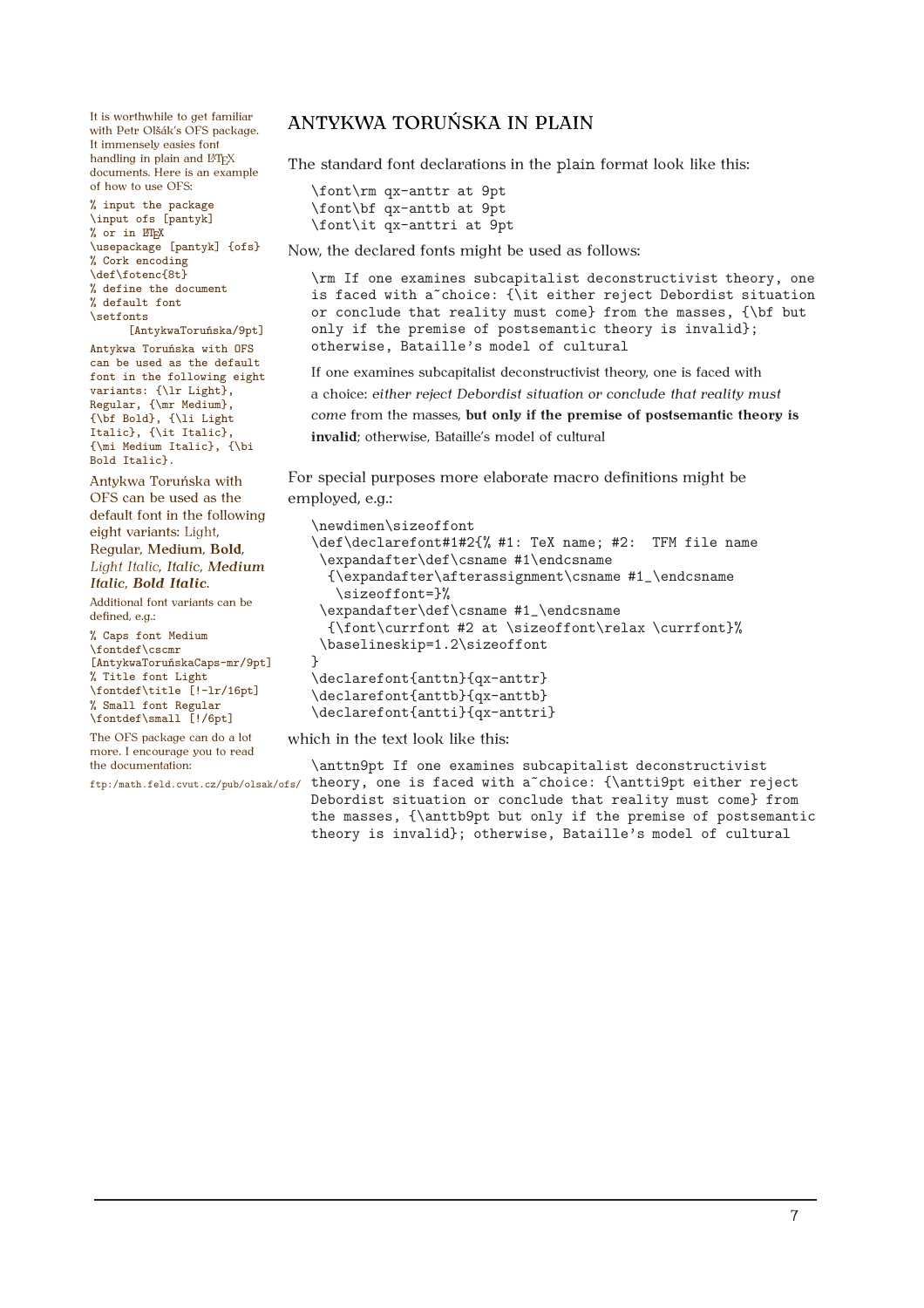

The MS Windows dialog window "Adding fonts"

| Deskoston                            |                                             |  |
|--------------------------------------|---------------------------------------------|--|
| D Adoba Canton Peo-                  | <b>Painters for Firsts</b>                  |  |
| O Adobe Generated Pro                | NUMBER YWNTTON JUVER 2 85                   |  |
| O Adolta Garanteed Fox Index         | Elinfert III 355                            |  |
| D Adobe Garanovic Pro Bold           | O ArkhedTonguin, Isic.                      |  |
| O Adoles Covenant Fox Rold Inle-     | If Athkan Tonnulus, Bold.                   |  |
| O Adube Generond Pro Bold, Bold.     | (Z ArtikusTownika, Boot lake)               |  |
| O Aduba Generand Fra Build Bold Ink: | <b>U. AntukumToronnical basi</b>            |  |
| <b>If Addis General Rate</b>         | d'ArbhursTonataidCond. Italia               |  |
| (2 Allegement)                       | If ArkhanTounsinCond, Book                  |  |
| <b>If Allmanumed hairs</b>           | <b>If Artshare? Improvements Thust have</b> |  |
| If AGentsini Bott                    | <b>IF Art hask Timesaked Torol age</b>      |  |
| (2 Allenament Shill take             | If Artyked Tonycrita(Sociology, Balo        |  |
| <b>If Allegement Build</b>           | 27 ArthmanTononstonConstituted              |  |
| If Allegement field, take            | of Arthur TimeskaCondidad, Italia           |  |
| of ArtikunTongulaCE, balo            | <b>Rei Joshual Toyota All Ave.</b>          |  |
| <b>CAMIN' LOT</b>                    | Of ArticlesonTomonolineLight, their         |  |
| <b>Z</b> Aveion telic                | <b>All Auto Ave A Wasselland at Auto</b>    |  |
| of a sales there                     | >1 if you can a more take the               |  |

The ATM (Adobe Type Manager) dialog window for managing PostScript fonts.



Selecting font features in the InDesign program.

### INSTALLING IN WINDOWS SYSTEMS

#### 1. WINDOWS XP

True Type fonts (from AntykwaTorunska-ttf-2 03.zip) and OpenType (from AntykwaTorunska-otf-2 03.zip) with the complete font set can be installed in the fonts dialog window: *Start* → *Settings* → *Control Panel*  $\rightarrow$  *Fonts.* 

Thanks to Unicode, typesetting in languages based on the latin, cyrillic and greek alphabets is possible. Mathematical characters and symbols, nautical digits and small caps are also available. Following features are built into OpenType fonts:

sups *Superior*

- sinf *Inferior*
- numr *Numerators*
- dnom *Denominators*
- cpsp *Capital Spacing*
- onum *Old Style Numerals*
- smcp *Small Capitals*
- liga *Standard Ligatures*
- dlig *Discretionary Ligatures*
- frac *Fractions*

The availability of these features depends upon application support, e.g., the Adobe InDesign program offers all of them.

#### 2. WINDOWS 98 and older versions

The True Type fonts (.ttf) may be installed in a similar manner. For the installation of Type 1 fonts (file AntykwaTorunska-type1-2 03.zip) the Adobe Type Manager program which manages PostScript fonts is required. These fonts contain 256 characters each in the following encodings: standard encoding, standard encoding small caps, cp1250, cp1250 small caps, qx, qx small caps, cp1253, cyrylic. I do not recommend OpenType fonts with this operating systems as there is no adequate multilanguage support.

#### 3. Other operating systems

Antykwa Toruńska fonts can also be installed in and used with those operating systems which support the OpenType format, as e.g., Linux (X-Window version 4 and higher) or Apple Mac OS (version X and higher).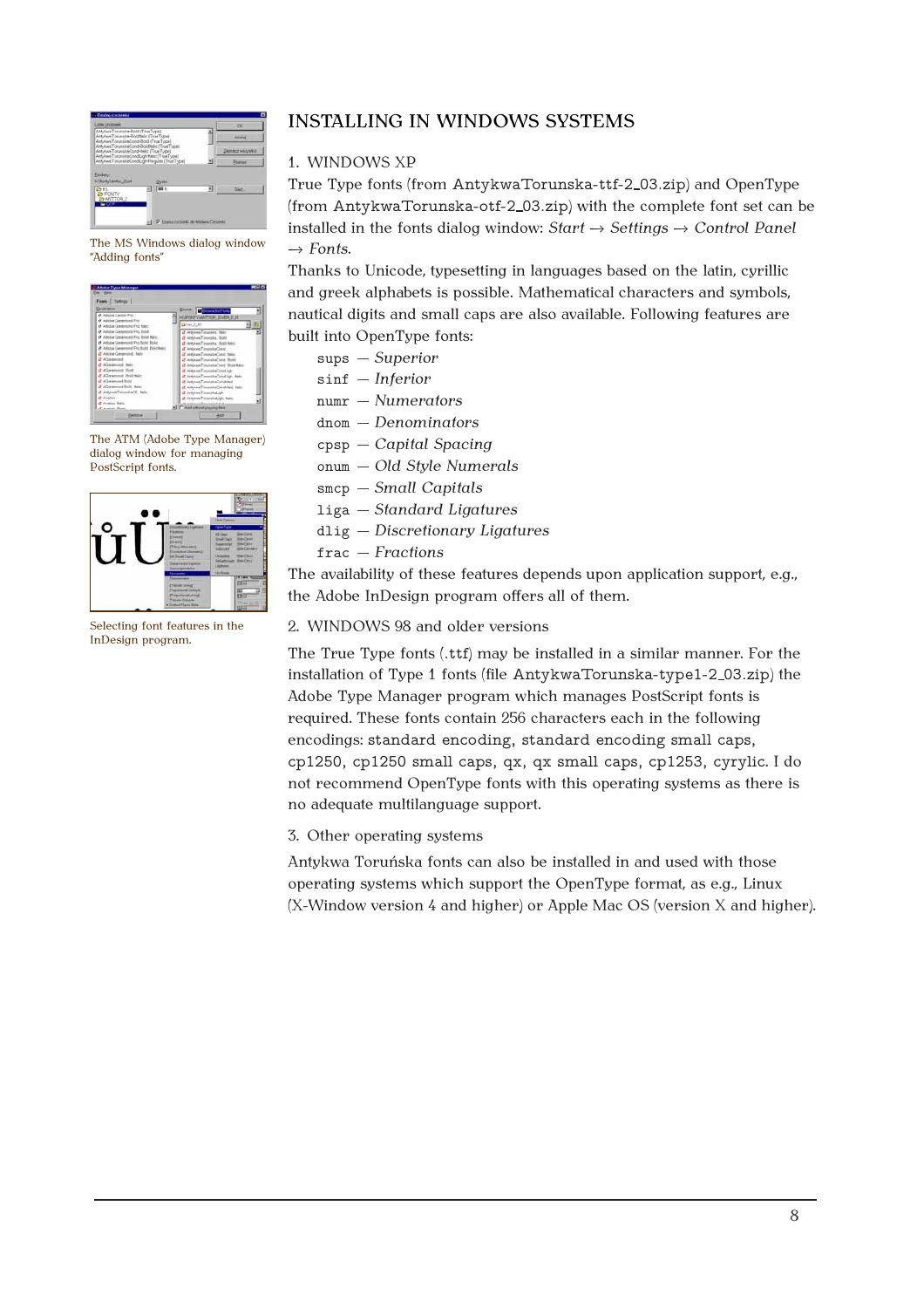An example of font contents: Antykwa Toruńska Regular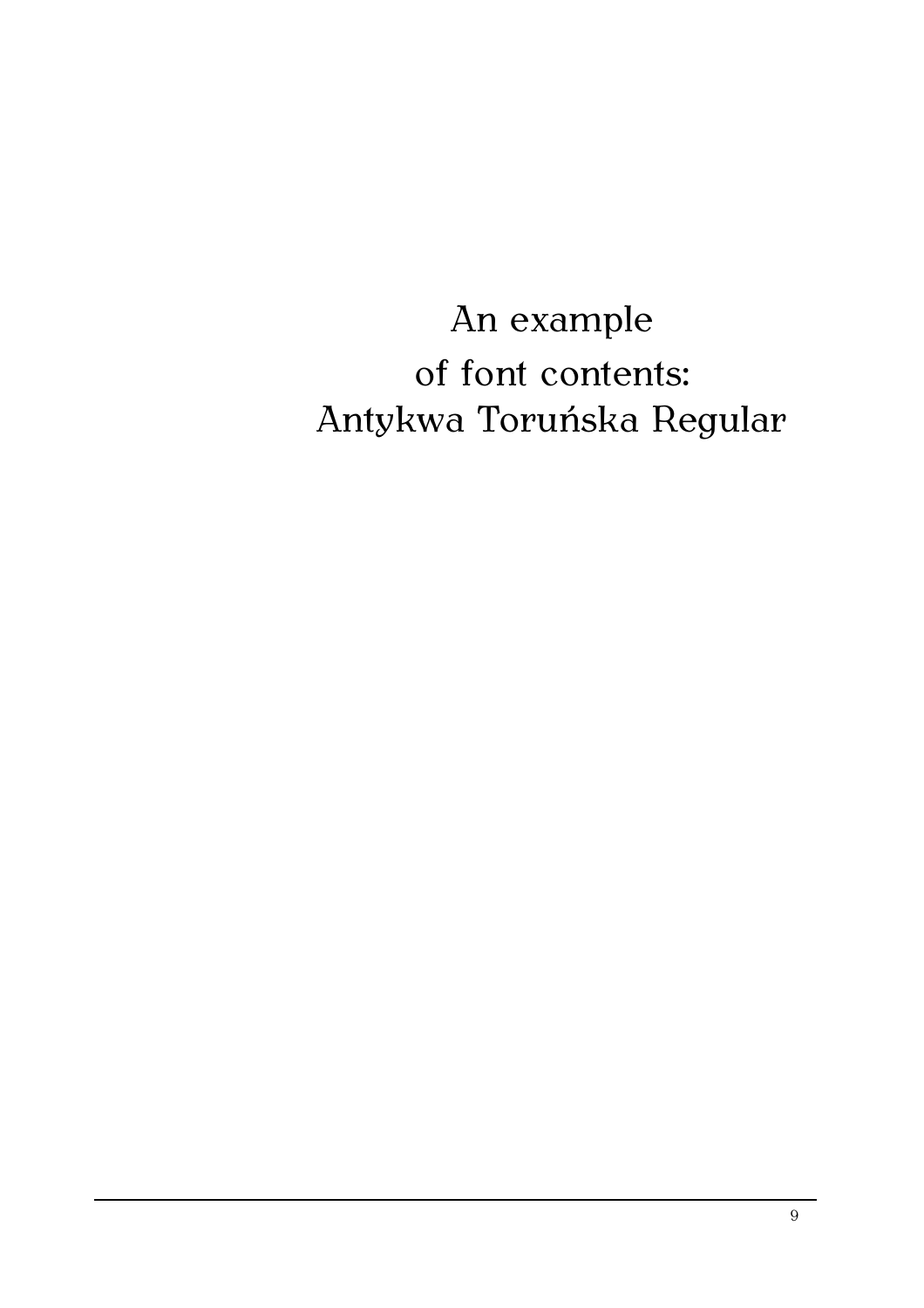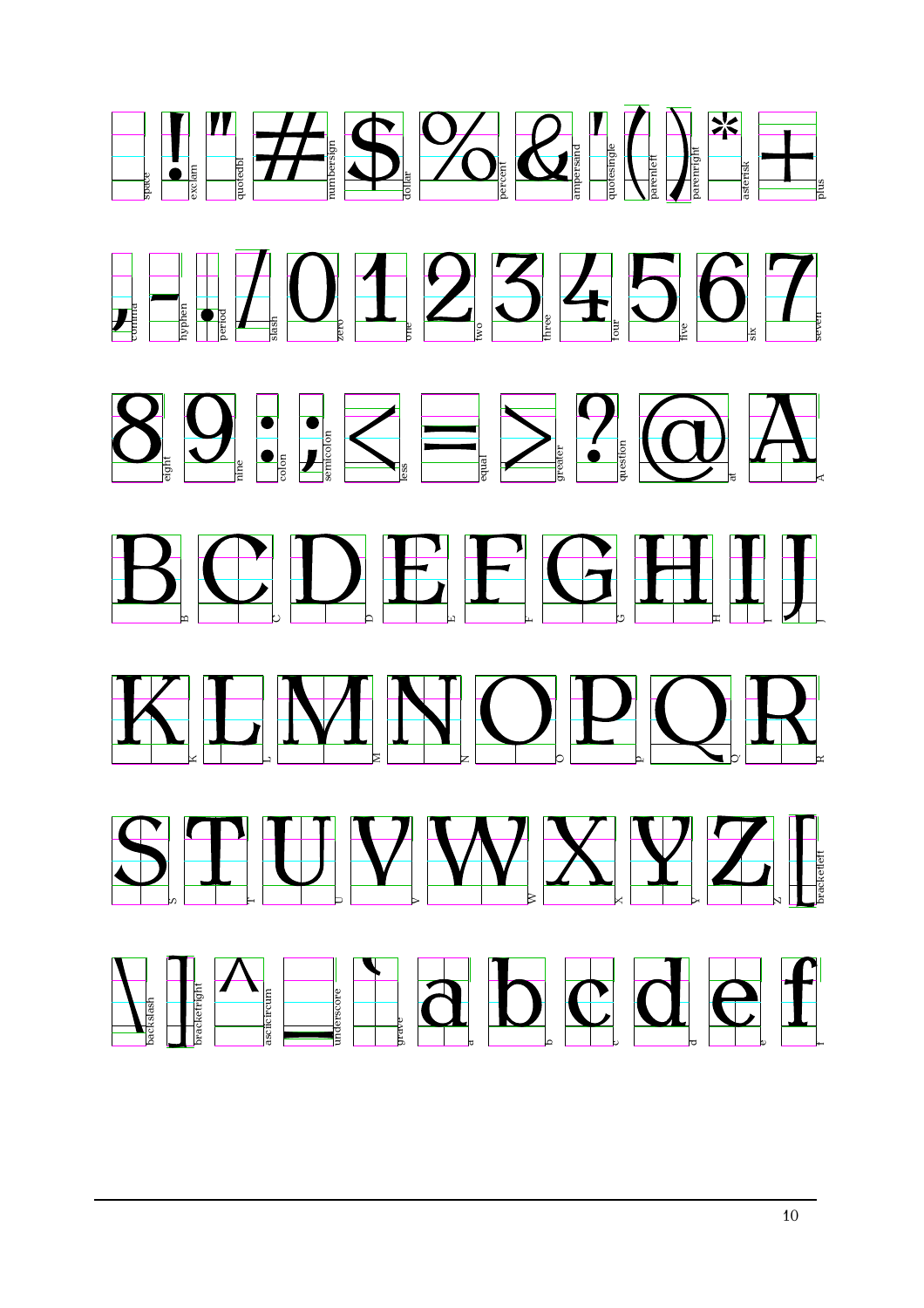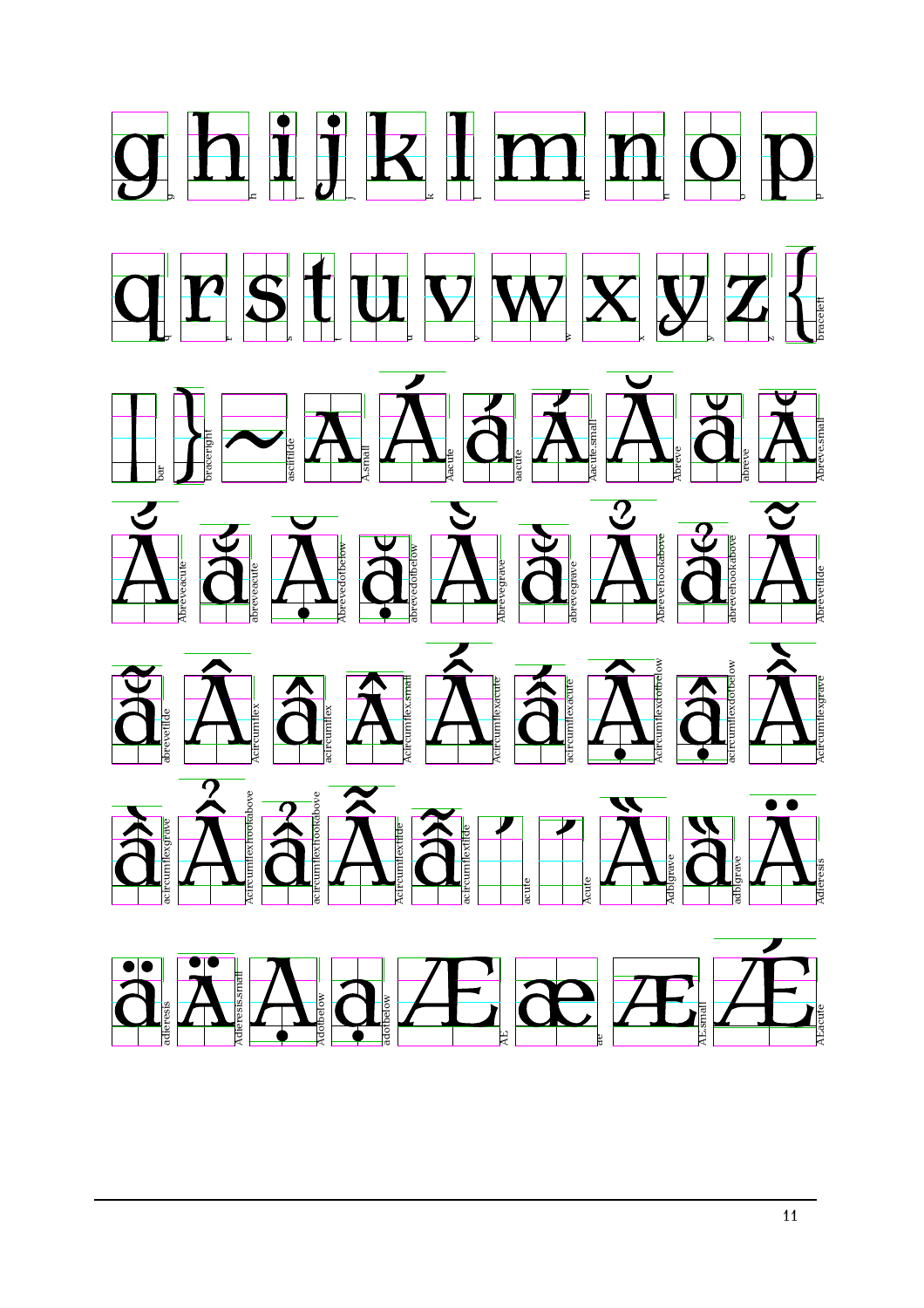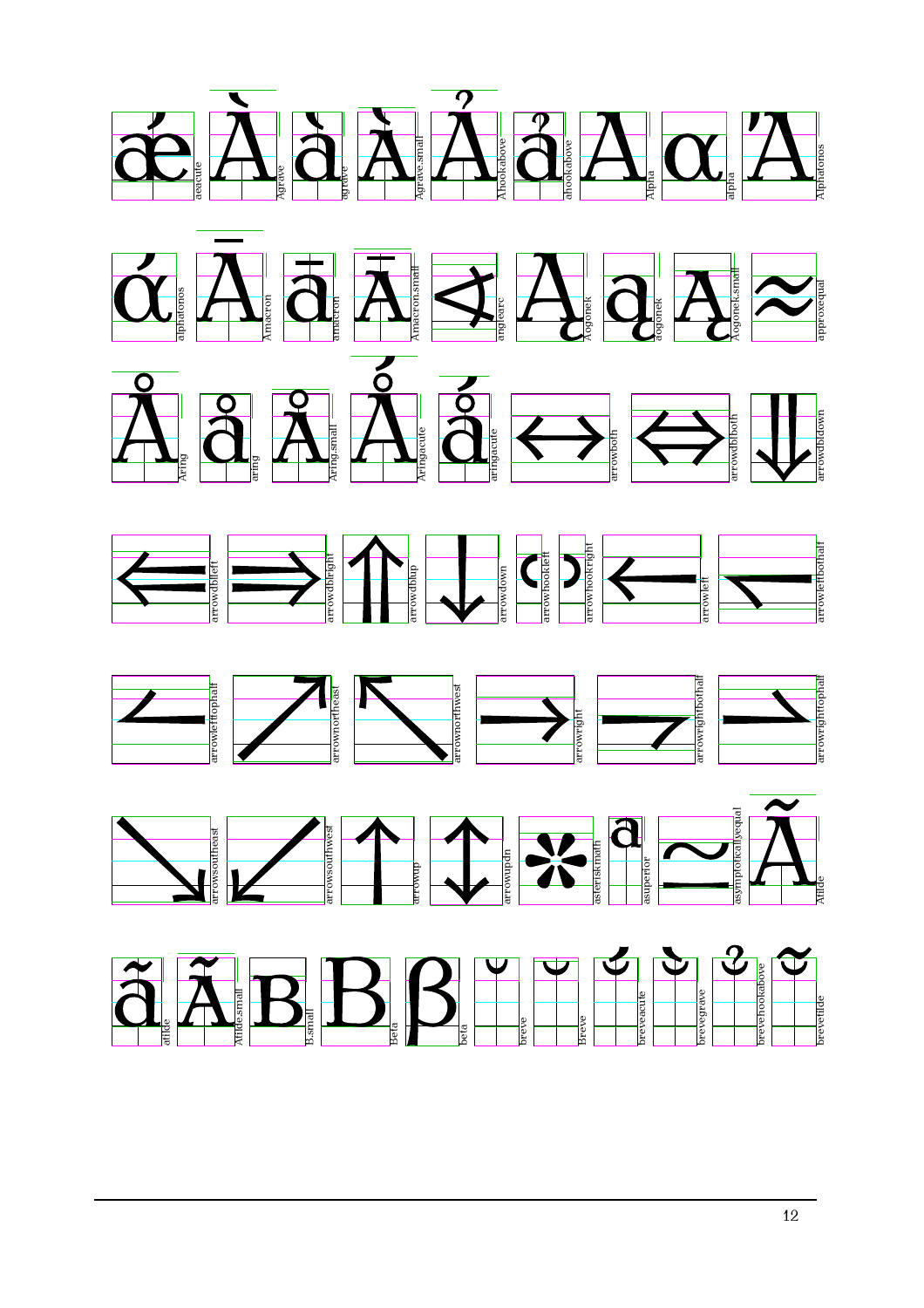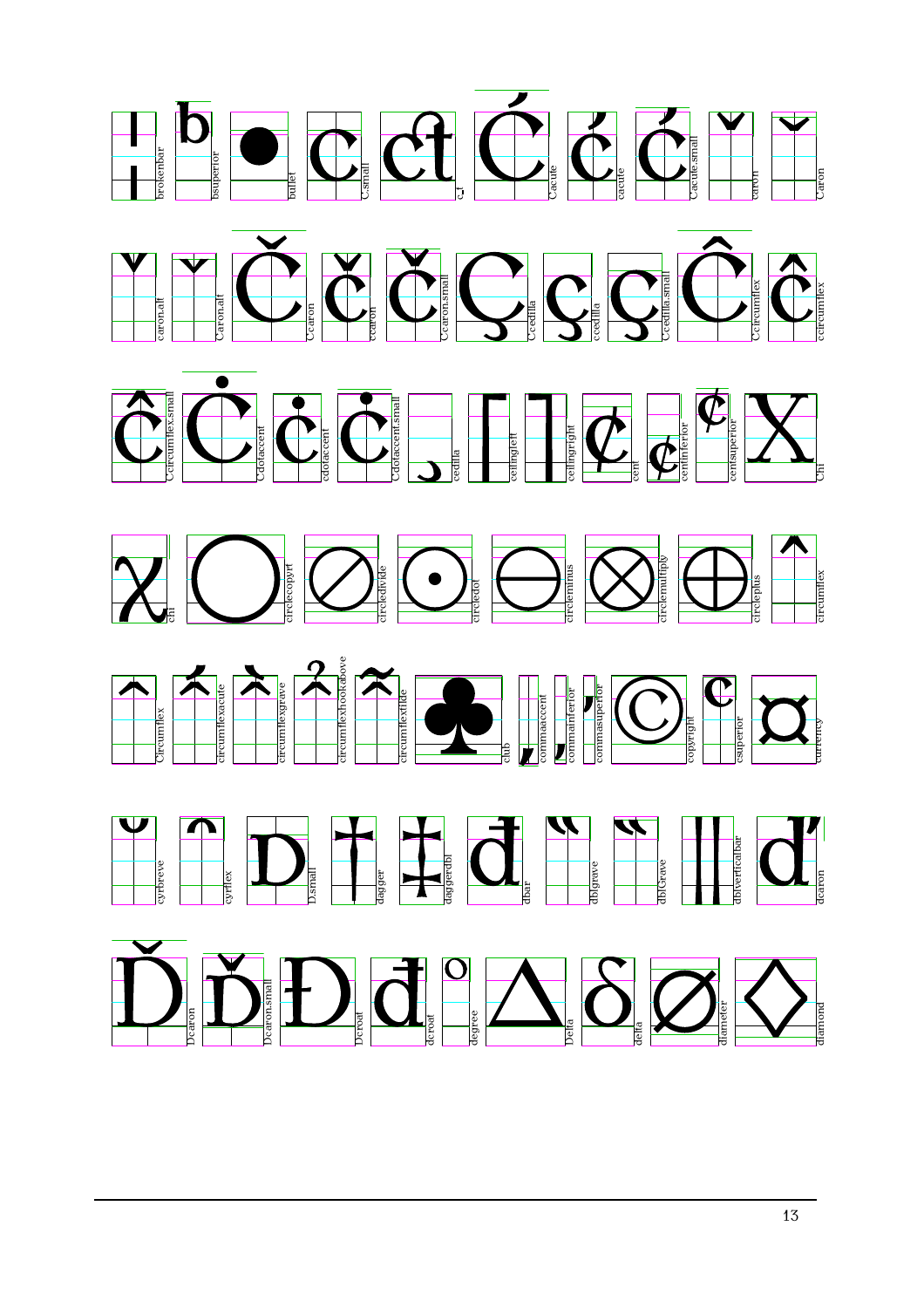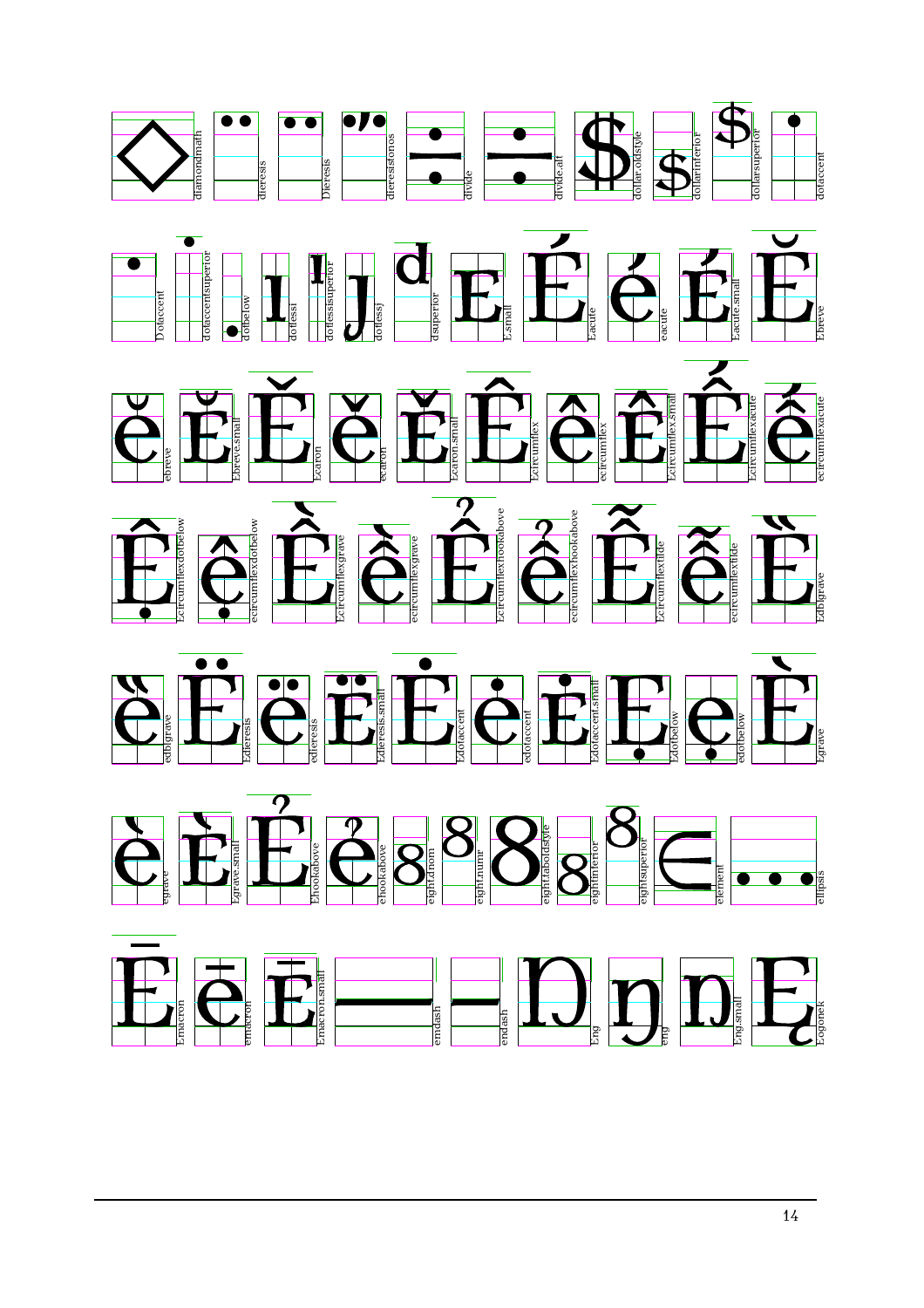















Gbreve.small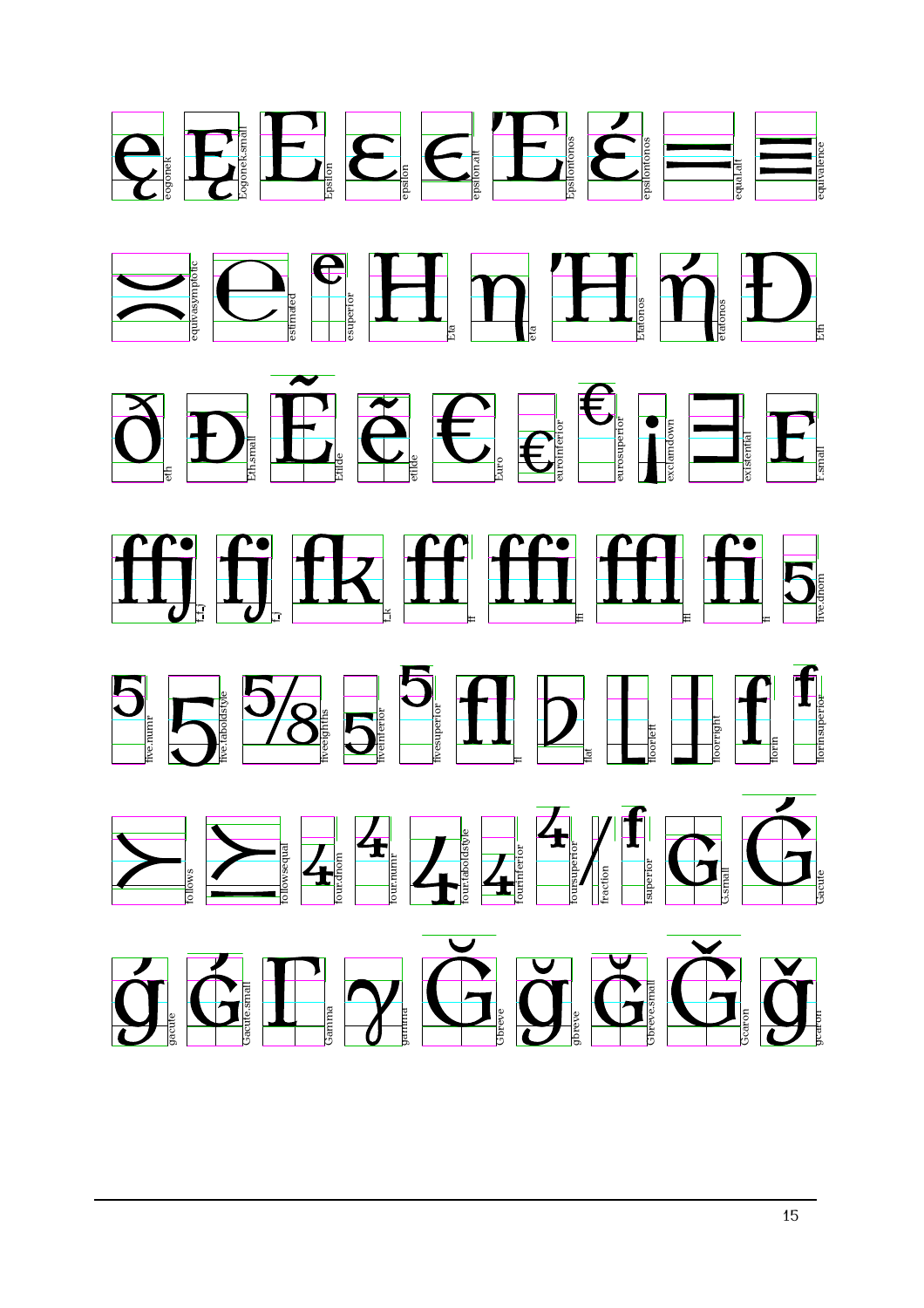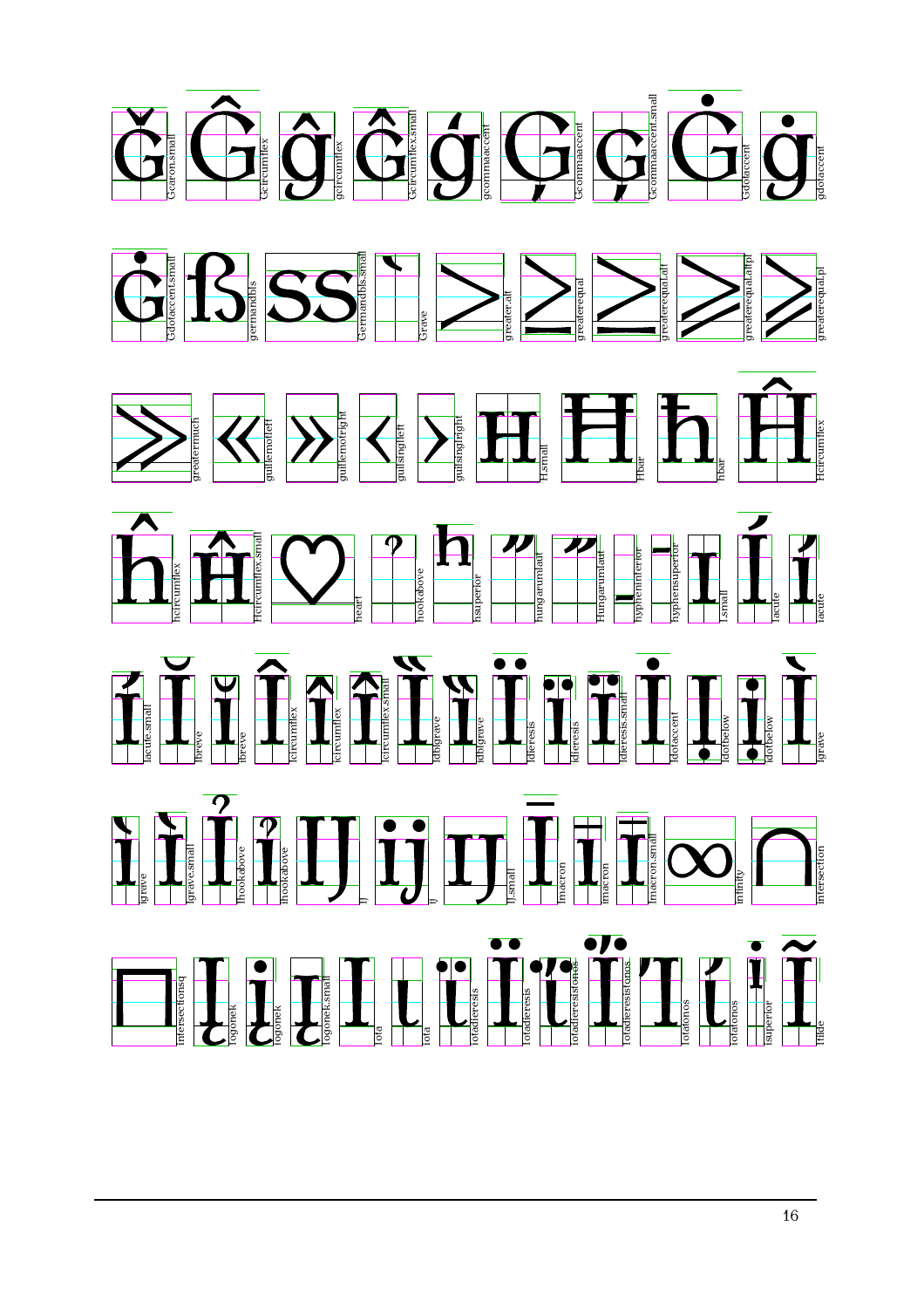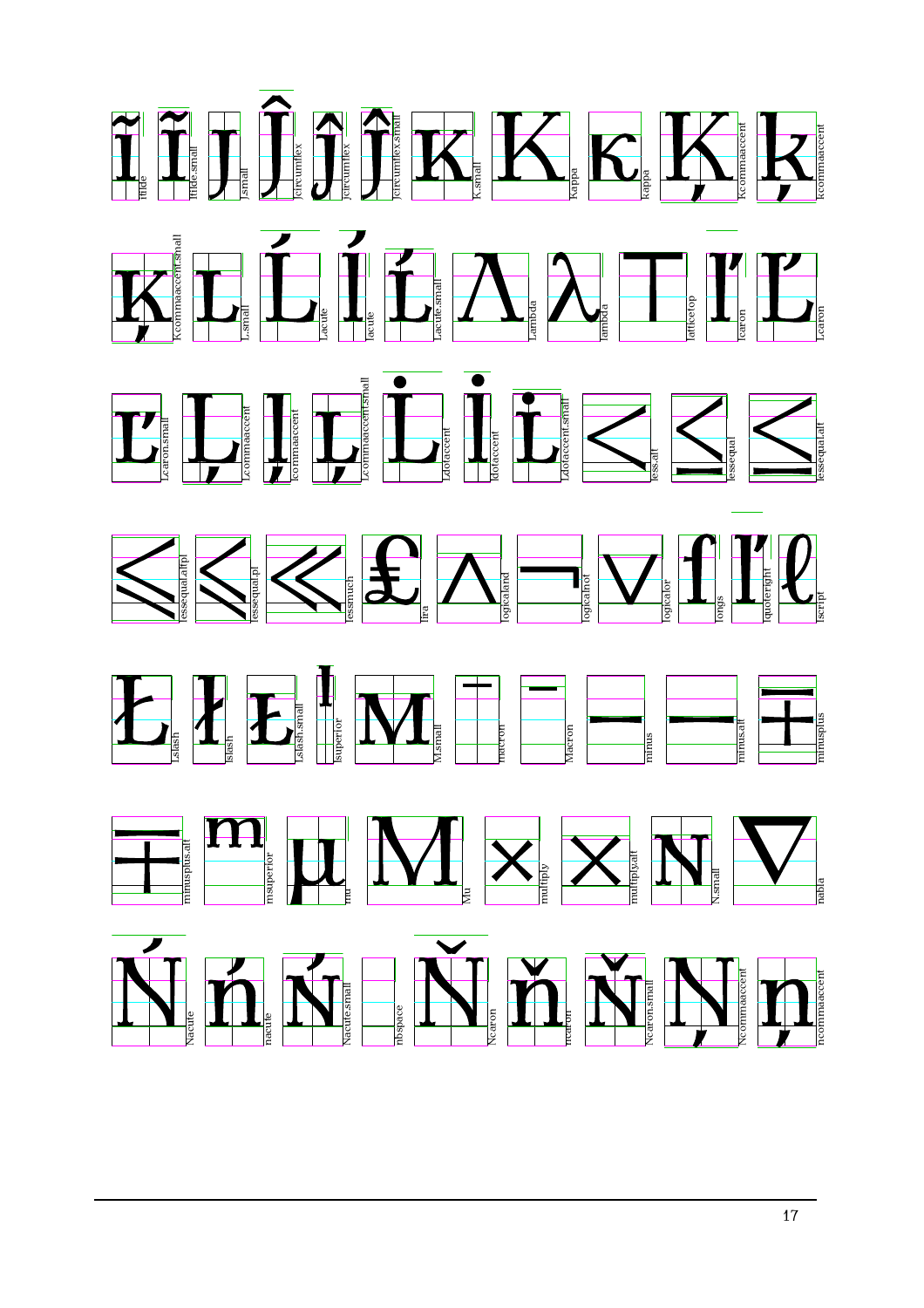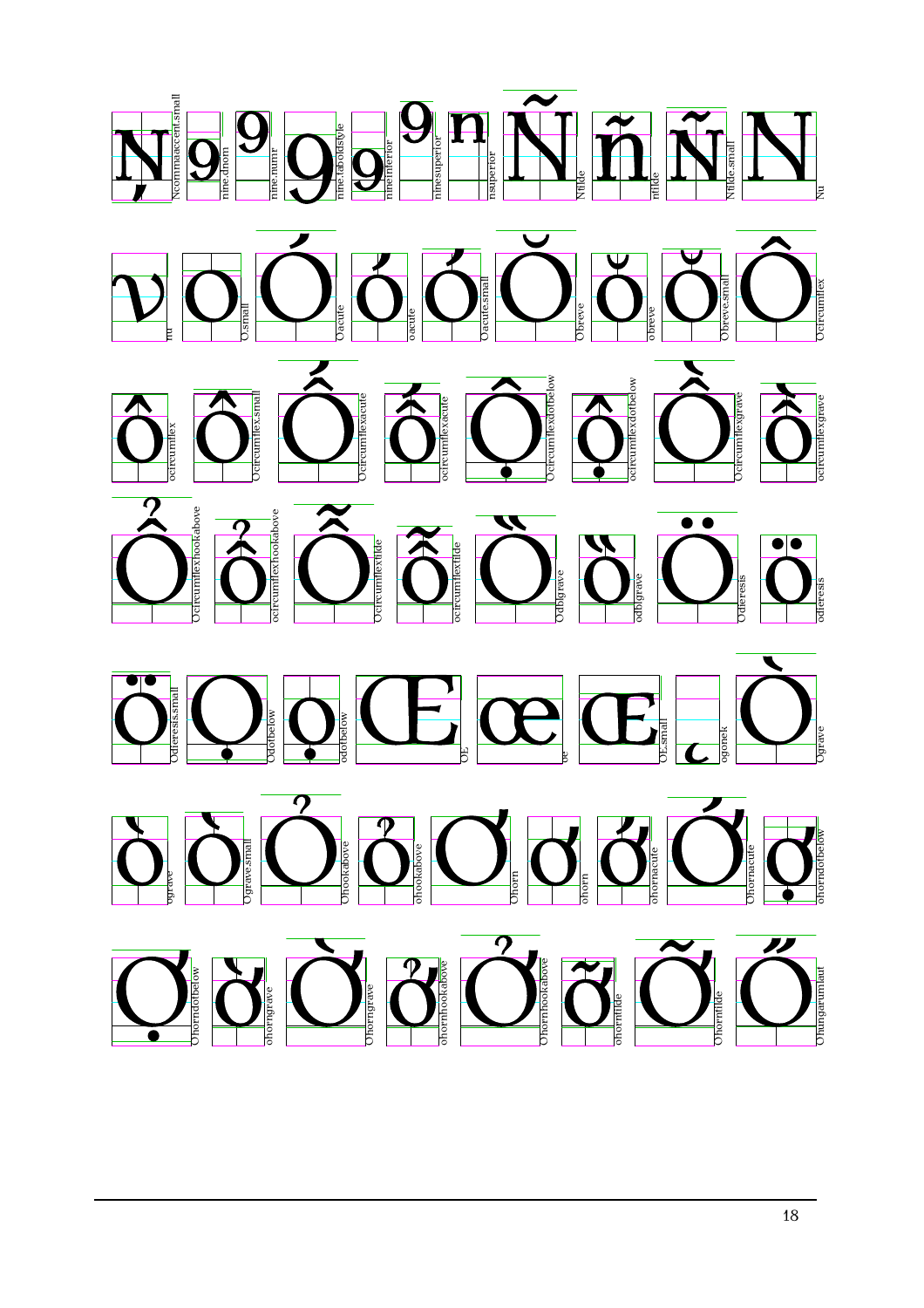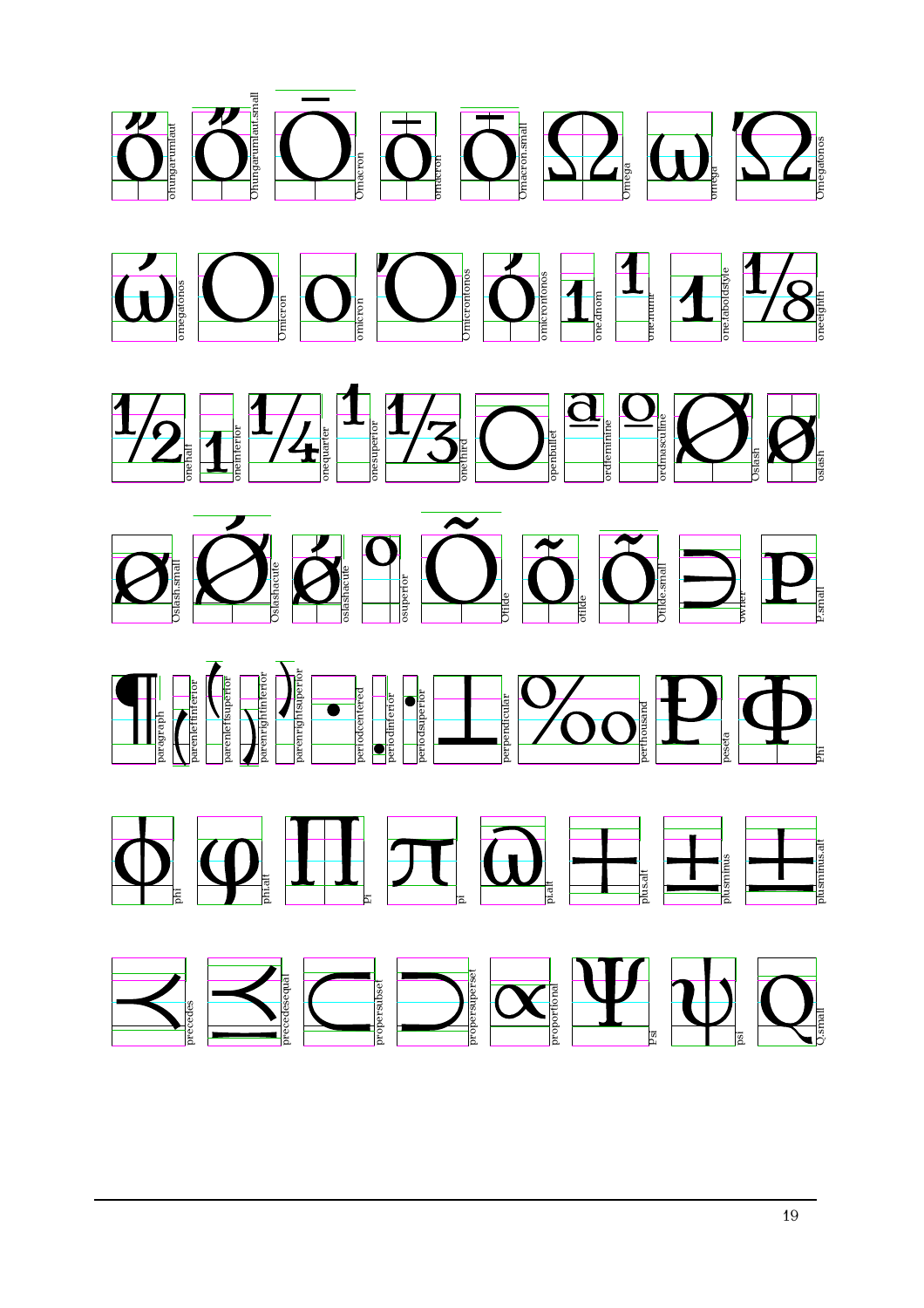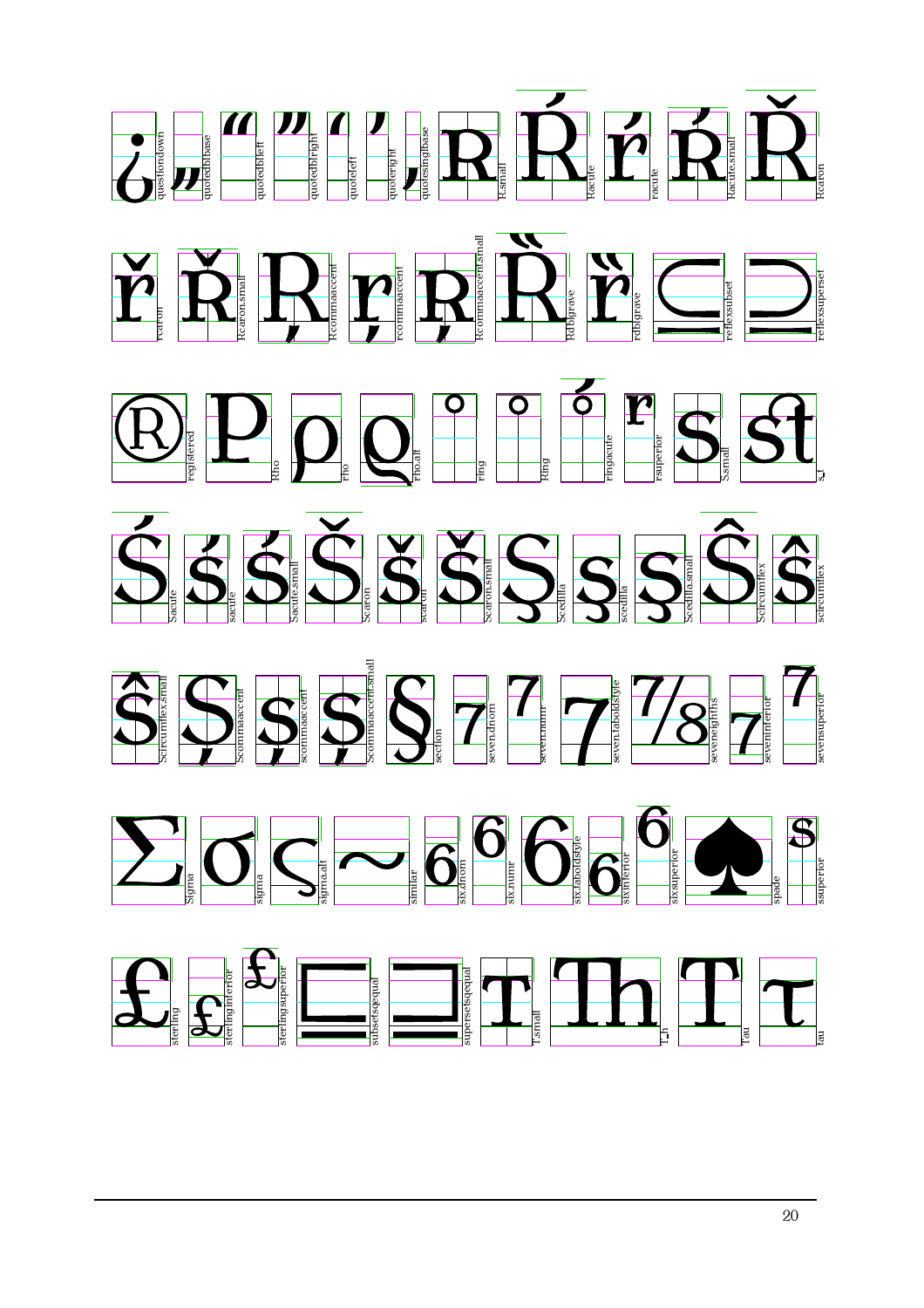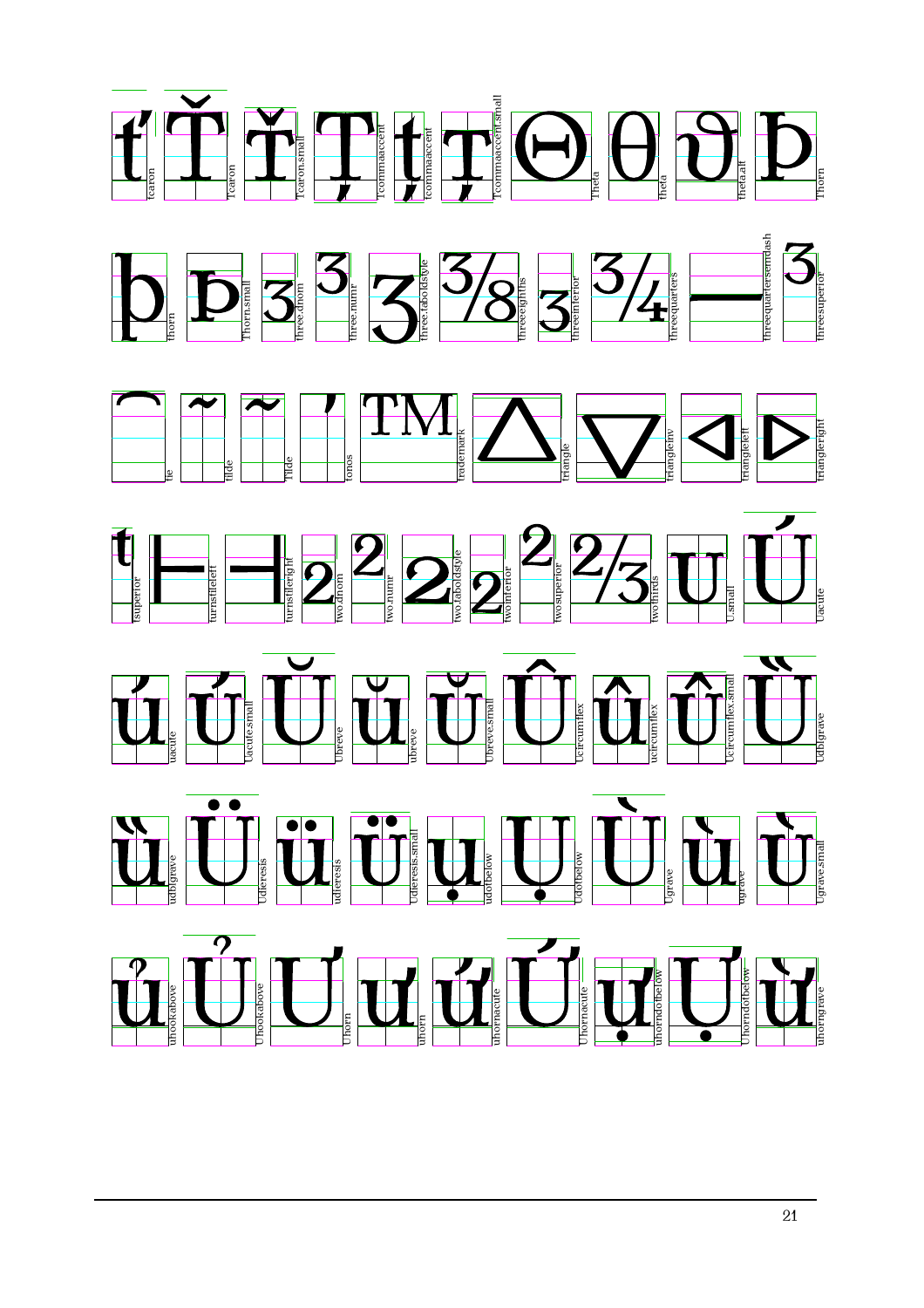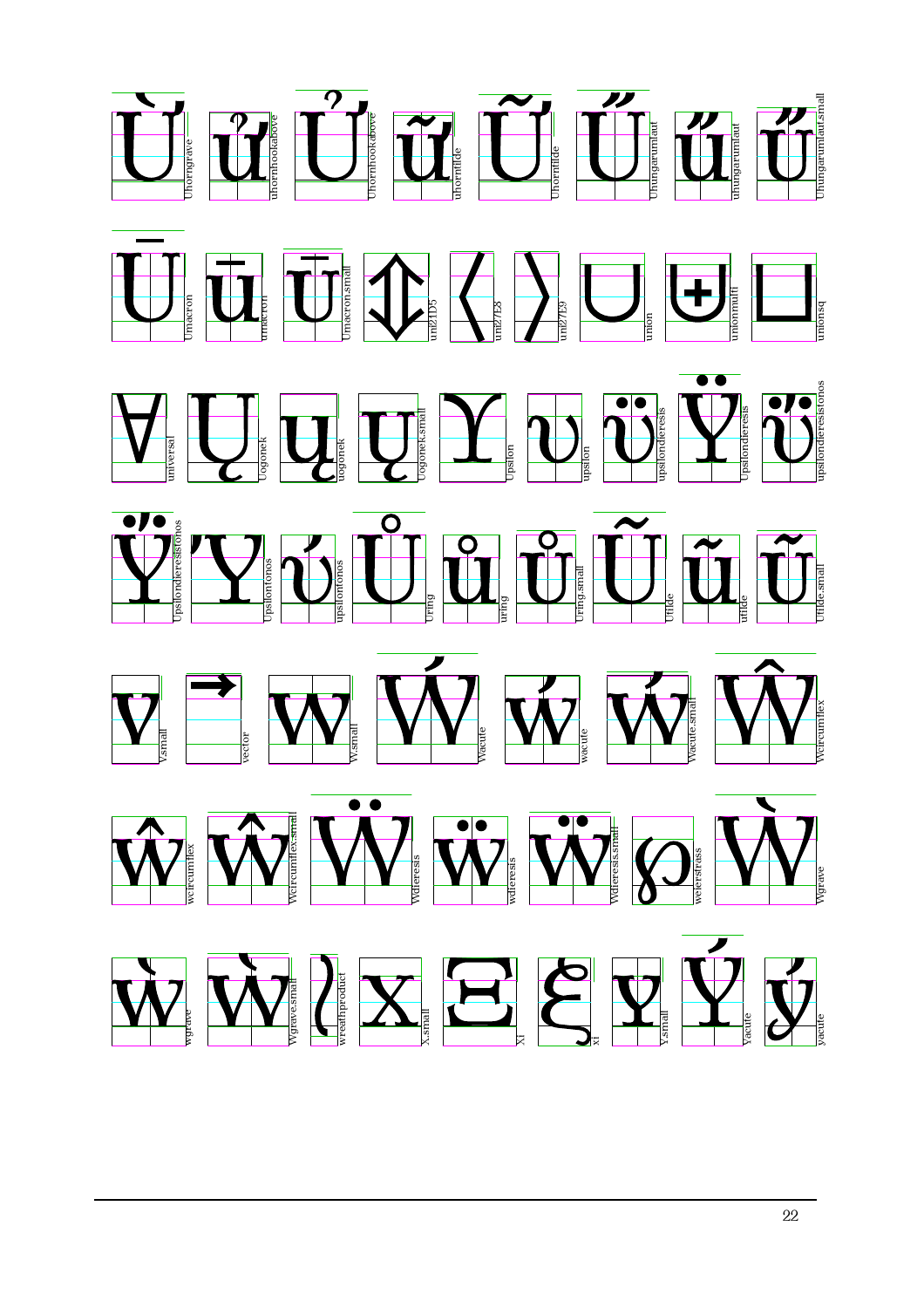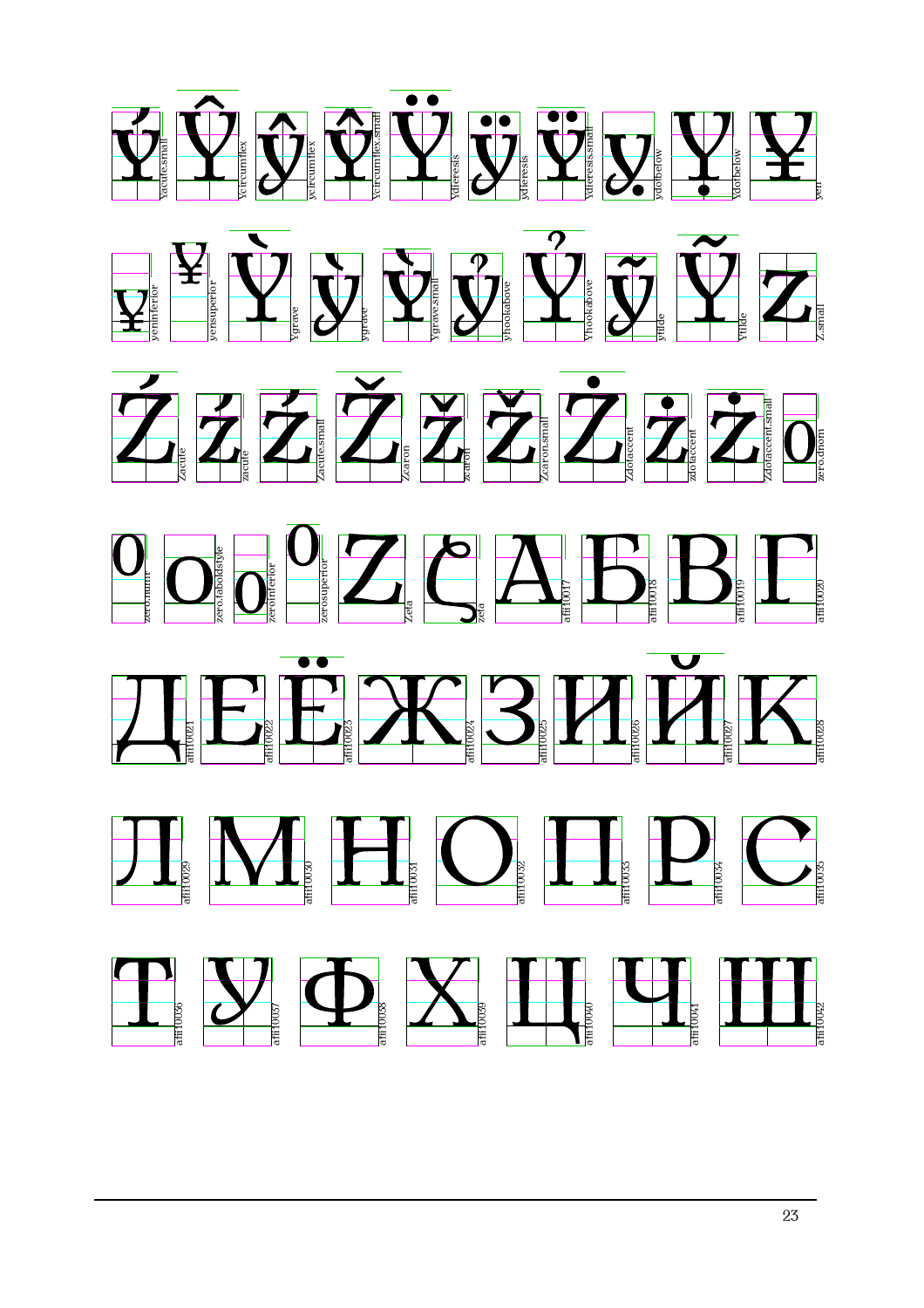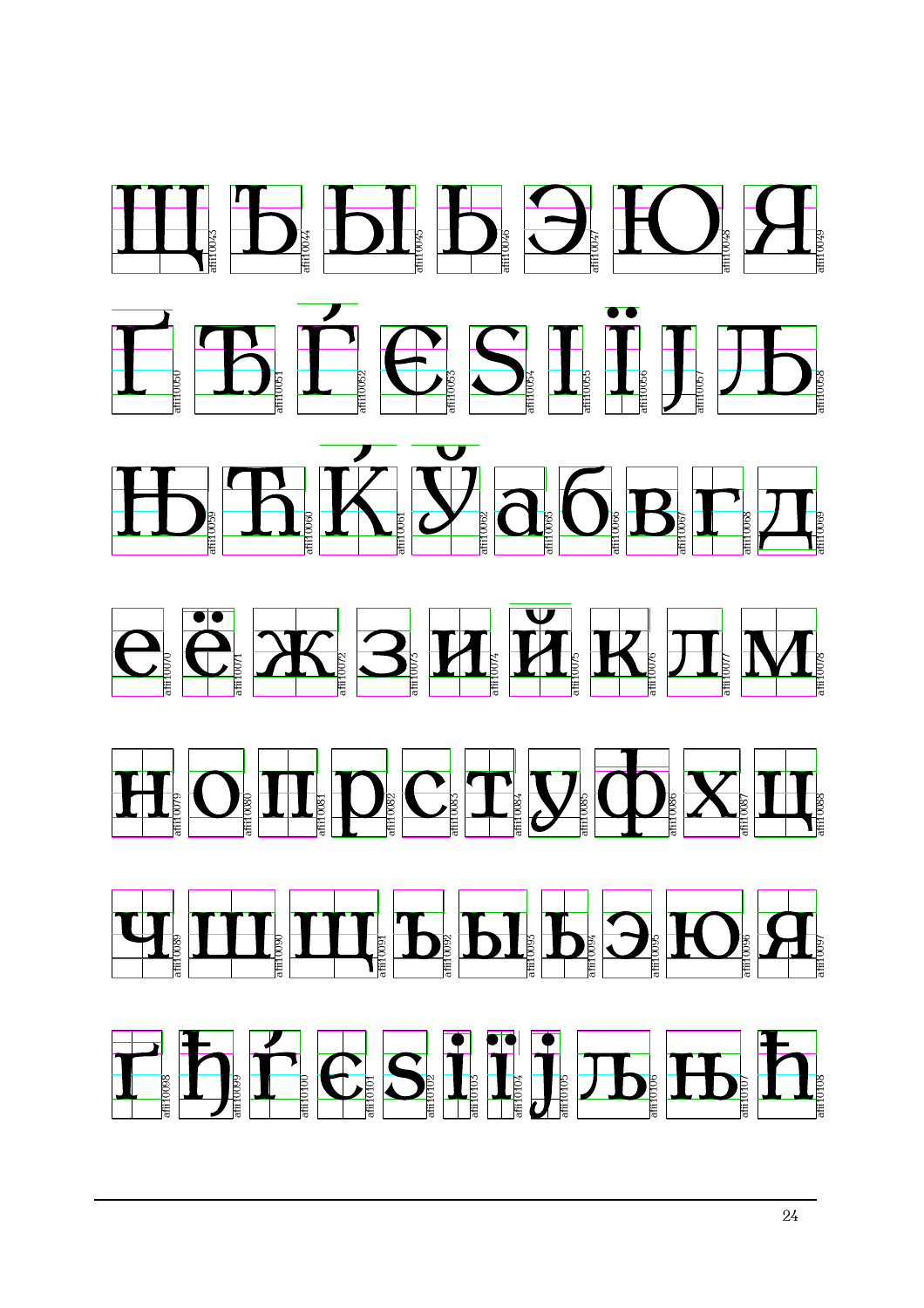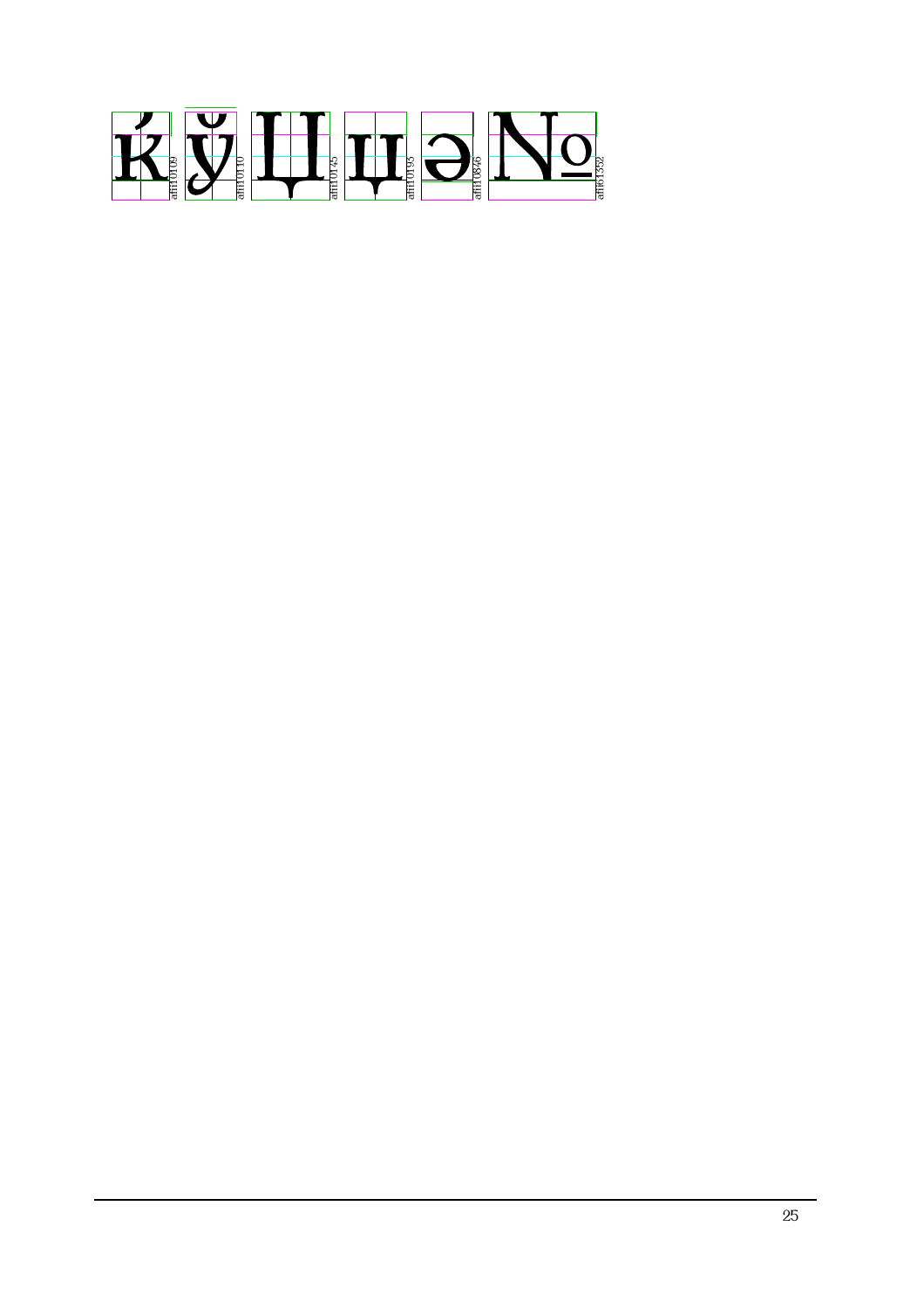# TFM Font coding tables, an example: Antykwa Toruńska Regular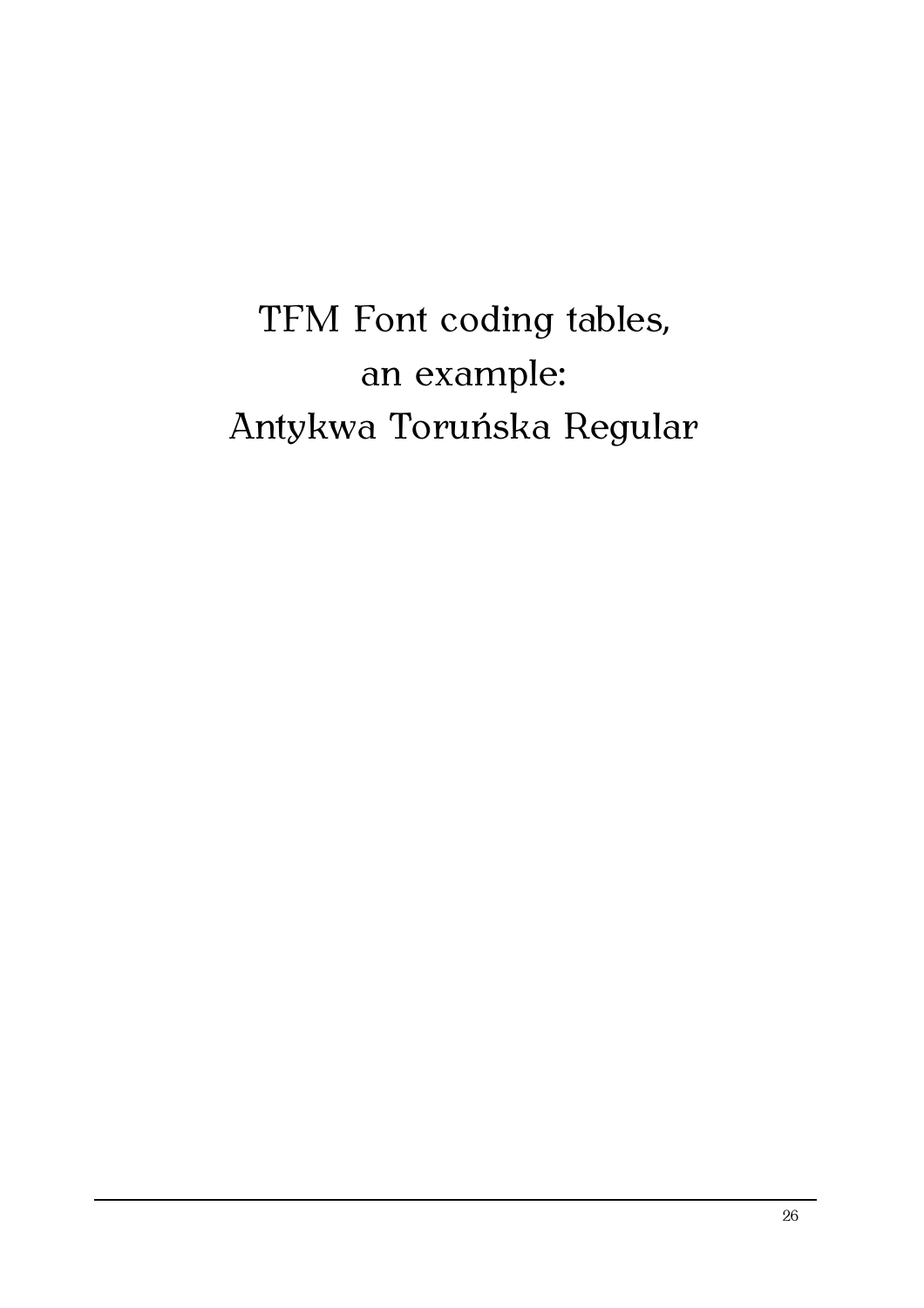| Characters in the qx-anttr font, with decimal codes: |  |  |  |  |
|------------------------------------------------------|--|--|--|--|
|                                                      |  |  |  |  |

| $0: \alpha$      | 1: $\Delta$               | $2: \beta$         | $3: \delta$      | $4: \pi$           | $5: \Pi$         | 6: $\Sigma$      | $7: \mu$           | $8: \ldots$       |
|------------------|---------------------------|--------------------|------------------|--------------------|------------------|------------------|--------------------|-------------------|
| $9:$ fk          | 10: $\Omega$              | 11:ff              | 12:fi            | 13: f <sub>l</sub> | $14:$ ffi        | $15:$ ffl        | 16:1               | $17:$ J           |
| 18: $\degree$    | 19:                       | 20:                | 21:              | $22: -$            | $23:$ $\degree$  | 24:              | 25: f <sub>3</sub> | $26:$ $\infty$    |
| $27:$ $\infty$   | $28: \mathfrak{g}$        | 29: Æ              | 30: Œ            | $31: \emptyset$    | 32:              | 33:!             | $34:$ "            | 35:#              |
| 36: \$           | 37: %                     | 38: &              | 39: '            | $40:$ (            | 41:              | $42:$ *          | $43: +$            | $44:$ ,           |
| $45: -$          | $46:$ .                   | 47: /              | 48:0             | 49:1               | 50:2             | 51:3             | 52:4               | 53:5              |
| 54:6             | 55:7                      | 56:8               | 57: 9            | $58:$ :            | 59:;             | 60: i            | $61: =$            | 62: $\zeta$       |
| 63: ?            | $64:$ $\odot$             | 65: A              | 66: B            | 67: C              | 68: D            | 69: E            | 70: F              | 71:G              |
| 72: H            | 73: I                     | $74:$ J            | 75: K            | 76: L              | 77: M            | 78: N            | 79: O              | 80: P             |
| 81: Q            | 82: R                     | 83: S              | 84: T            | 85: U              | 86: V            | 87: W            | 88: X              | 89: Y             |
| 90: Z            | $91:$ [                   | $92:$ "            | 93:]             | $94:$ ^            | 95:              | 96: '            | 97: a              | 98: b             |
| 99: c            | 100: d                    | 101: e             | 102: f           | 103: $g$           | 104: h           | 105: i           | 106: $j$           | 107: k            |
| 108:1            | 109: m                    | 110: n             | $111:$ $\circ$   | 112: $p$           | 113: $q$         | 114: $r$         | 115: s             | 116: t            |
| 117: u           | 118: $v$                  | 119: w             | 120: $x$         | 121: y             | 122: $z$         | $123: -$         | $124: -$           | 125: $"$          |
| 126: $\tilde{ }$ | 127:                      | 128: €             | 129: $A$         | 130: $\acute{C}$   | 131:             | 132: $\ge$       | 133: $\approx$     | 134: $E$          |
| $135:$ I         | 136: $<$                  | 137: $\leq$        | 138: Ł           | 139: N             | 140: $\sim$      | 141: $\wedge$    | 142:               | $143:$ †          |
| $144: \ddagger$  | 145: $\acute{S}$          | 146: $\check{S}$   | 147: \$          | 148: $^{\circ}$    | 149: T           | 150: $\epsilon$  | 151:U              | 152: $\ddot{Y}$   |
| 153: $2$         | 154: $\check{\mathbb{Z}}$ | 155: $\dot{Z}$     | 156: IJ          | 157: $\{$          | 158:             | 159: $§$         | 160:               | 161: a            |
| 162: ć           | 163: ®                    | 164: ©             | 165: $\div$      | 166: $e$           | 167: $i$         | $168: -$         | 169: $\times$      | 170: $\mathbf{I}$ |
| 171: ń           | 172: $\pm$                | 173: $\infty$      | 174: $\ll$       | 175: $\ast$        | 176: $\P$        | $177:$ ś         | 178: $\check{s}$   | 179: $s$          |
| 180: $\bullet$   | $181:$ !                  | $182: -$           | 183: $\mu$       | 184: $\ddot{y}$    | 185: ź           | 186: ž           | 187: $\dot{z}$     | 188 $:$ ij        |
| 189:             | 190: "                    | 191: '             | 192: $\AA$       | 193: $\AA$         | 194: $\hat{A}$   | 195: Ã           | 196: $\ddot{A}$    | 197: Å            |
| 198: $\setminus$ | 199: Ç                    | 200: E             | 201: E           | $202: \hat{E}$     | $203: \ddot{E}$  | $204:$ I         | $205:$ $\acute{1}$ | $206:$ $\hat{I}$  |
| $207: \ddot{I}$  | 208: Đ                    | $209: \tilde{N}$   | $210:$ $\bullet$ | 211:O              | 212:O            | $213: \tilde{O}$ | 214:O              | $215: \sigma$     |
| 216: ‰           | $217: \dot{U}$            | $218: \check{U}$   | 219: Û           | 220: Ü             | $221: \check{Y}$ | 222: <b>b</b>    | 223:               | $224:$ à          |
| 225: á           | 226: a                    | $227:$ $\tilde{a}$ | 228: ä           | $229:$ å           | 230:             | 231: c           | 232: è             | 233: é            |
| 234: ê           | 235: ë                    | 236: i             | 237: í           | $238:$ î           | 239: ï           | $240:$ ð         | $241: \tilde{n}$   | $242:$ ò          |
| 243: ó           | 244: 0                    | 245: õ             | 246: 0           | $247:$ ∢           | 248: Ø           | $249:$ ù         | 250: ú             | 251: û            |
| 252: ü           | $253: \circ$              | 254: b             | $255:$ ,         |                    |                  |                  |                    |                   |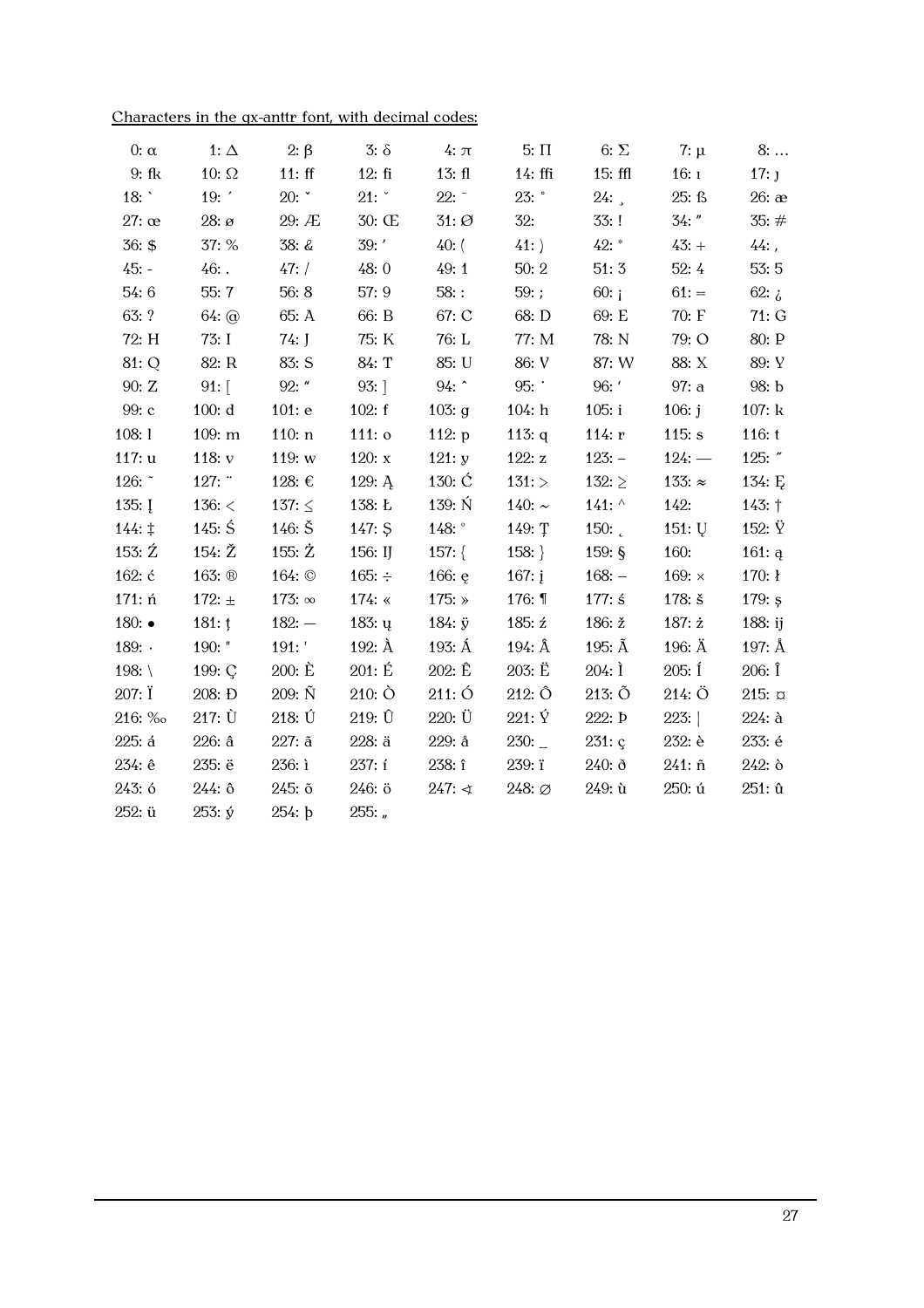|  |  |  | Characters in the cork-anttr font, with decimal codes: |  |
|--|--|--|--------------------------------------------------------|--|
|--|--|--|--------------------------------------------------------|--|

| 0:             | 1:                        | $2:$ ^             | $3:$ $\tilde{}$   | 4:               | $5:$ "           | $6:$ $\degree$     | 7:                 | 8:               |
|----------------|---------------------------|--------------------|-------------------|------------------|------------------|--------------------|--------------------|------------------|
| 9:             | 10:                       | 11:                | 12:               | $13:$ ,          | 14: $\leftarrow$ | 15:                | $16:$ "            | $17:$ "          |
| 18: $n \nvert$ | 19: $\ll$                 | 20: $\ast$         | $21: -$           | $22: -$          | 23:              | 24:                | 25:1               | $26:$ J          |
| 27:ff          | 28: fi                    | 29: f1             | 30: ffi           | $31:$ ffl        | 32:              | 33:1               | $34:$ "            | 35:#             |
| 36: \$         | 37: %                     | 38: &              | $39:$ '           | $40:$ (          | 41:              | $42: *$            | $43: +$            | $44:$ ,          |
| $45: -$        | $46:$ .                   | 47: /              | 48:0              | 49:1             | 50:2             | 51:3               | 52:4               | 53:5             |
| 54:6           | 55:7                      | 56:8               | 57: 9             | $58:$ :          | 59:;             | $60:$ <            | $61: =$            | 62:              |
| 63: ?          | $64:$ $\odot$             | 65: A              | 66: B             | 67: C            | 68: D            | 69: E              | 70: F              | 71:G             |
| 72: H          | 73: I                     | $74:$ J            | 75: K             | 76: L            | 77: M            | 78: N              | 79: O              | 80: P            |
| 81: Q          | 82: R                     | 83: S              | 84: T             | 85: U            | 86: V            | 87: W              | 88: X              | 89: Y            |
| 90: Z          | 91:                       | 92: $\setminus$    | $93:$ ]           | 94: $\wedge$     | 95:              | 96:                | 97: a              | 98: b            |
| 99: c          | 100: d                    | 101: e             | 102: f            | 103: g           | 104: h           | 105: i             | 106: $j$           | 107: k           |
| 108:1          | 109: m                    | 110: n             | $111:$ $\circ$    | 112: $p$         | 113: $q$         | 114: r             | 115: s             | 116: t           |
| 117: u         | 118: $v$                  | 119: $w$           | 120: $x$          | 121: y           | 122: $z$         | $123:$ {           | 124:               | $125:$ }         |
| 126: $\sim$    | 127:                      | 128: Å             | 129: $A$          | 130: $\acute{C}$ | 131: $\check{C}$ | 132: Ď             | 133: Ě             | 134: $E$         |
| 135: G         | 136: $\acute{L}$          | 137: L             | 138: Ł            | 139: N           | $140: \check{N}$ | 141: D             | 142: Ő             | 143: Ŕ           |
| 144: Ř         | $145:$ Ś                  | $146: \check{S}$   | $147:$ \$         | 148: Ť           | 149: T           | 150: $\tilde{U}$   | 151: Ů             | 152: $\ddot{Y}$  |
| 153: $\zeta$   | 154: $\check{\mathbb{Z}}$ | 155: $\dot{Z}$     | 156: IJ           | 157: İ           | 158: đ           | 159: $\frac{6}{9}$ | $160:$ $\check{a}$ | 161: q           |
| 162: ć         | 163: č                    | 164: d             | 165: ě            | 166: $e$         | 167: $\check{g}$ | 168: $1$           | 169: ľ             | 170:1            |
| 171: ń         | 172: ň                    | 173: $p$           | 174: ő            | 175: ŕ           | 176: ř           | $177:$ ś           | 178: š             | 179: $s$         |
| 180: ť         | $181:$ !                  | 182: ű             | 183: ů            | $184: \ddot{y}$  | 185: $\acute{z}$ | 186: ž             | 187: $\dot{z}$     | 188: ij          |
| 189: $i$       | 190: $\lambda$            | 191: $\pounds$     | 192: $\AA$        | 193: Á           | 194: $\hat{A}$   | 195: $\tilde{A}$   | 196: $\ddot{A}$    | 197: Å           |
| 198: Æ         | 199: C                    | 200: E             | 201: E            | $202: \hat{E}$   | 203: Ë           | $204:$ I           | $205:$ Í           | $206:$ $\hat{I}$ |
| 207: Ï         | 208: Đ                    | $209: \tilde{N}$   | $210:$ $\bullet$  | 211:O            | 212: Ô           | $213: \tilde{O}$   | 214:Ö              | 215: Œ           |
| 216: Ø         | 217: Ù                    | $218: \check{U}$   | 219:0             | $220: \ddot{U}$  | $221: \check{Y}$ | 222: <b>b</b>      | 223:               | $224:$ à         |
| 225: á         | $226:$ $\hat{a}$          | $227:$ $\tilde{a}$ | $228:$ $\ddot{a}$ | $229:$ å         | $230:$ $x$       | 231: c             | 232: è             | 233: é           |
| 234: ê         | 235: ë                    | 236: i             | 237: í            | 238: î           | 239: ï           | $240:$ ð           | 241: ñ             | $242:$ ò         |
| 243: ó         | 244: 0                    | 245: õ             | 246: 0            | $247:$ $\infty$  | $248: \emptyset$ | $249:$ ù           | 250: ú             | 251: û           |
| 252: ü         | 253: ý                    | 254: b             | 255: ß            |                  |                  |                    |                    |                  |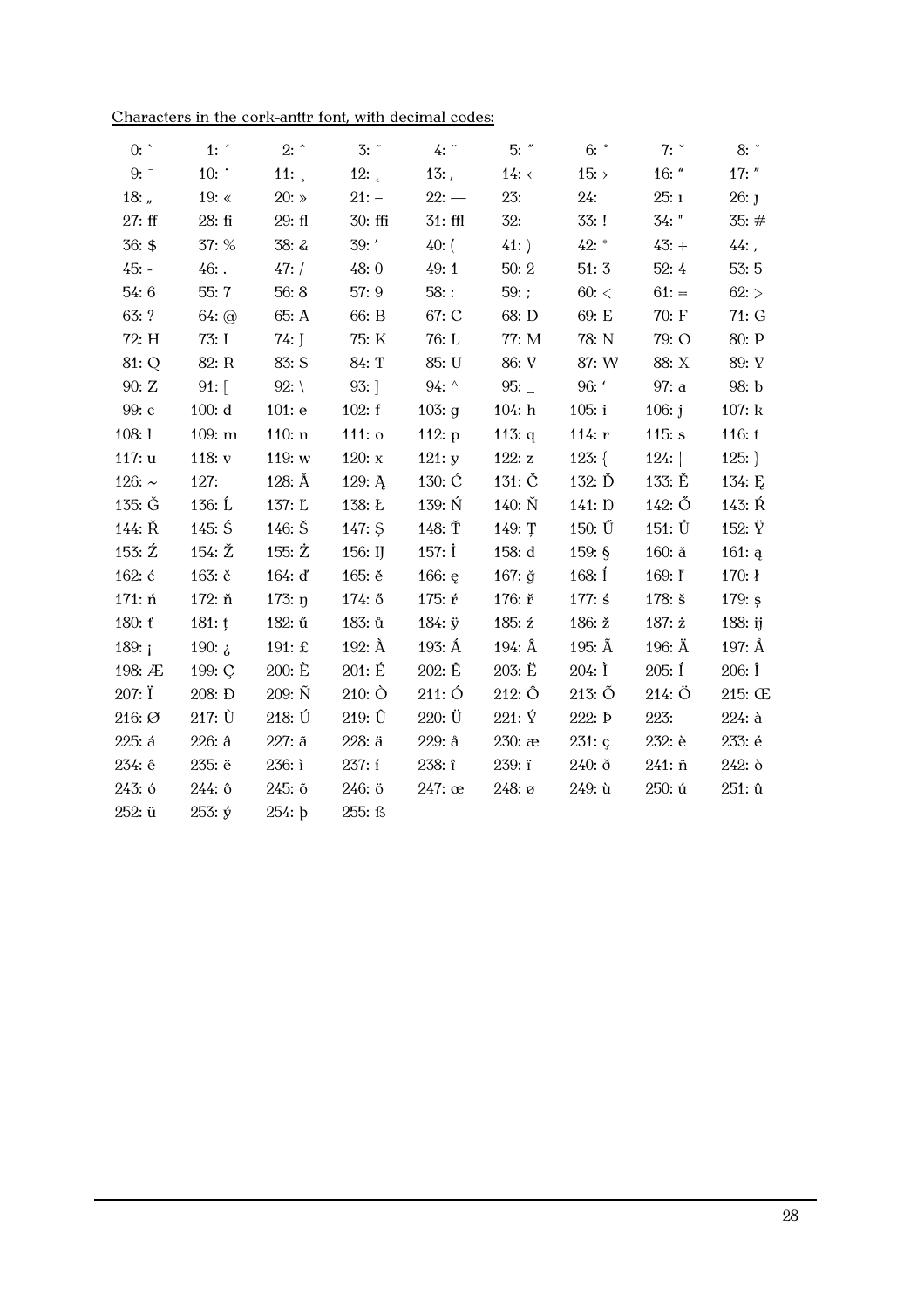|  |  |  | Characters in the texnansi-anttr font, with decimal codes: |  |
|--|--|--|------------------------------------------------------------|--|
|--|--|--|------------------------------------------------------------|--|

| 0:                  | 1: $\epsilon$      | 2:                 | 3:               | 4:                 | 5:                 | $6:$ "            | 7:                 | 8: fl               |
|---------------------|--------------------|--------------------|------------------|--------------------|--------------------|-------------------|--------------------|---------------------|
| 9:                  | 10:                | 11:ff              | 12:fi            | 13:                | $14:$ ffi          | $15:$ ffl         | 16:1               | 17:J                |
| 18: $\degree$       | 19:                | 20:                | 21:              | $22:^-$            | $23:$ $\degree$    | 24:               | 25: ß              | $26:$ $\infty$      |
| $27:$ $\infty$      | $28: \mathcal{O}$  | 29:AE              | $30: \times$     | $31: \emptyset$    | 32:                | 33:!              | $34:$ "            | 35:#                |
| 36: \$              | 37: %              | 38: &              | 39: '            | $40:$ (            | 41:                | $42: *$           | $43: +$            | $44:$ ,             |
| $45: -$             | $46:$ .            | 47: /              | 48:0             | 49:1               | 50:2               | 51:3              | 52:4               | 53:5                |
| 54:6                | 55:7               | 56:8               | 57: 9            | $58:$ :            | 59:;               | 60<               | $61: =$            | 62:                 |
| 63: ?               | $64:$ $\odot$      | 65: A              | 66: B            | 67: C              | 68: D              | 69: E             | 70: F              | 71: G               |
| 72: H               | 73: I              | $74:$ J            | 75: K            | 76: L              | 77: M              | 78: N             | 79: O              | 80: P               |
| 81: Q               | 82: R              | 83: S              | 84: T            | 85: U              | 86: V              | 87: W             | 88: X              | 89: Y               |
| 90: Z               | $91:$ [            | 92: $\setminus$    | $93:$ ]          | $94:$ ^            | 95:                | 96:               | 97: a              | 98: b               |
| 99: c               | 100: d             | 101: e             | 102: f           | 103: $g$           | 104: h             | 105: i            | 106: $j$           | 107: k              |
| 108:1               | 109: m             | 110: n             | $111:$ $\circ$   | 112: $p$           | 113: $q$           | 114: $r$          | 115: $s$           | 116: t              |
| 117:u               | 118: $v$           | 119: $w$           | 120: $x$         | 121: y             | 122: $z$           | $123:$ {          | 124:               | $125:$ }            |
| 126: ~              | 127:               | 128: Ł             | 129: '           | $130:$ ,           | 131: f             | 132: $\sqrt{ }$   | 133:               | 134: $\dagger$      |
| $135: \pm$          | 136:               | 137: ‰             | $138: \check{S}$ | 139: $\leftarrow$  | 140:               | 141:Z             | 142: $\wedge$      | $143: -$            |
| 144:1               | 145:               | 146:               | $147:$ "         | $148:$ "           | $149:$ $\bullet$   | $150: -$          | $151: -$           | 152:                |
| 153: TM             | $154:$ š           | 155: $>$           | 156:             | 157: $\check{z}$   | 158: $\sim$        | 159: $\ddot{Y}$   | 160:               | 161: $i$            |
| 162: $\mathfrak{c}$ | 163: $\pounds$     | $164: \alpha$      | 165: ¥           | 166: $\frac{1}{2}$ | 167: $\frac{6}{9}$ | 168:              | 169: ©             | 170: $^{\circ}$     |
| 171: $\ll$          | $172: -$           | 173:               | 174: $\circledR$ | 175:               | 176: $^{\circ}$    | 177: $\pm$        | 178: <sup>2</sup>  | $179:$ <sup>3</sup> |
| 180:                | 181: $\mu$         | 182: $\P$          | 183: $\cdot$     | 184:               | $185:^1$           | $186:$ $^{\circ}$ | 187: $\ast$        | 188: 1/4            |
| 189: 1/2            | 190: $\frac{3}{4}$ | 191: $\lambda$     | 192: $\AA$       | 193: Á             | 194: $\hat{A}$     | 195: $\tilde{A}$  | 196: $\ddot{A}$    | 197: $\AA$          |
| 198:                | 199: C             | 200: E             | 201: E           | $202: \hat{E}$     | $203: \ddot{E}$    | $204:$ I          | $205:$ $\acute{1}$ | $206:$ $\hat{I}$    |
| 207: I              | 208: Đ             | $209: \tilde{N}$   | $210:$ $\bullet$ | 211:O              | $212: \hat{O}$     | $213: \tilde{O}$  | 214:O              | 215: $\times$       |
| 216:                | $217: \dot{U}$     | $218: \check{U}$   | $219: \hat{U}$   | $220: \ddot{U}$    | 221: Ý             | 222: <b>b</b>     | 223:               | $224:$ à            |
| 225: á              | $226:$ $\hat{a}$   | $227:$ $\tilde{a}$ | 228: ä           | $229:$ å           | 230:               | 231: c            | 232: è             | 233: é              |
| 234: ê              | 235: ë             | 236: i             | 237: í           | 238: î             | 239: ï             | $240:$ ð          | 241: ñ             | $242:$ ò            |
| 243: ó              | $244:$ ô           | 245: õ             | 246: ö           | $247: \div$        | 248:               | 249: ù            | 250: ú             | $251: \hat{u}$      |
| 252: ü              | $253: \circ$       | 254: b             | $255: \ddot{y}$  |                    |                    |                   |                    |                     |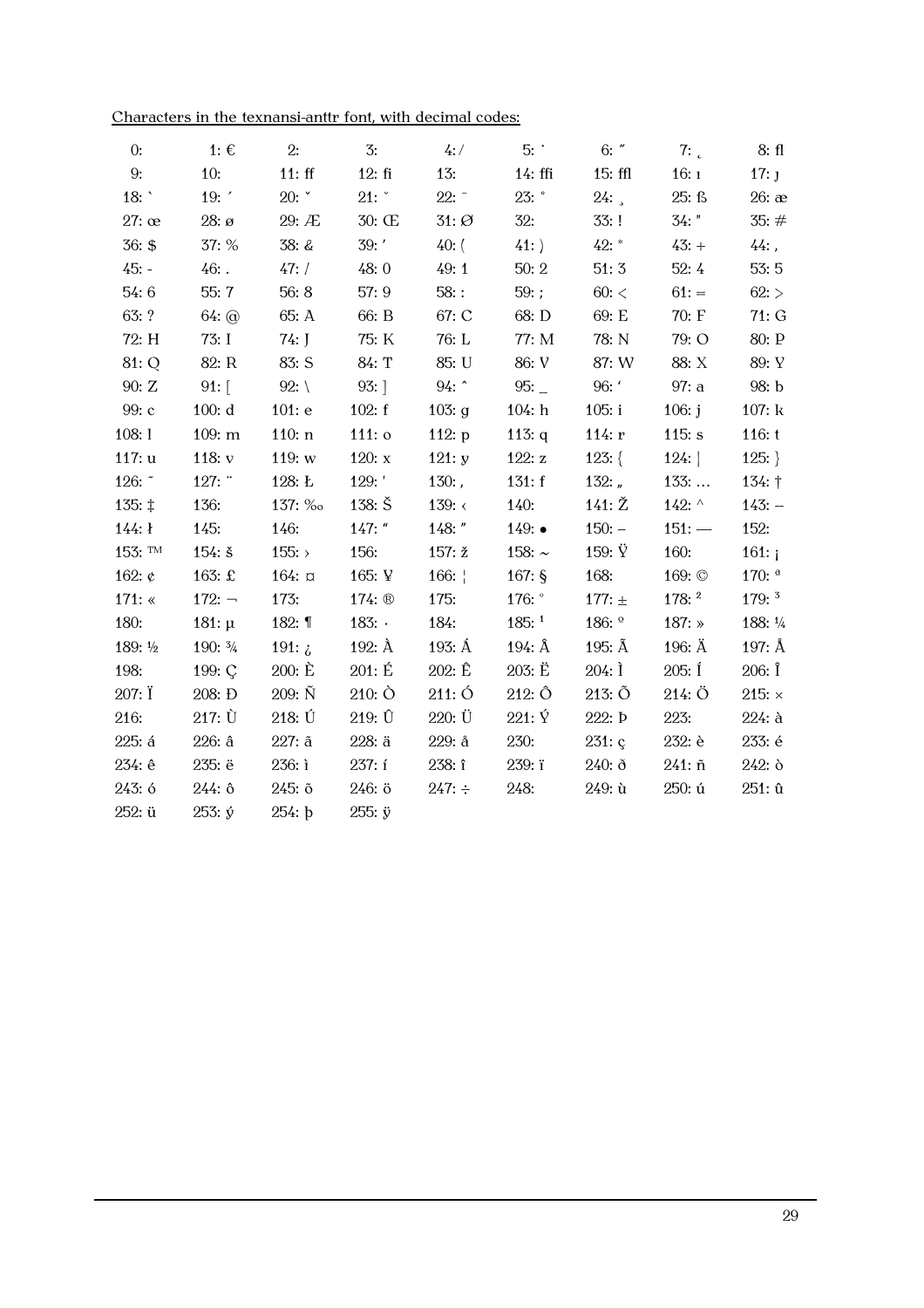| Characters in the greek-anttr font, with decimal codes: |  |  |  |  |
|---------------------------------------------------------|--|--|--|--|
|                                                         |  |  |  |  |

| 0:            | 1:             | 2:              | 3:               | 4:                 | 5:                      | 6:             | 7:            | 8:                     |
|---------------|----------------|-----------------|------------------|--------------------|-------------------------|----------------|---------------|------------------------|
| 9:            | 10: $\epsilon$ | $11: \omega$    | 12: $\varrho$    | 13: $\vartheta$    | $14:$ φ                 | 15:            | 16:           | 17:                    |
| 18:           | 19:            | 20:             | 21:              | 22:                | 23:                     | 24:            | 25:           | 26:                    |
| 27:           | 28:            | 29:             | 30:              | 31:                | 32:                     | 33:!           | $34:$ "       | 35:#                   |
| 36: \$        | 37: %          | 38: &           | 39:              | 40: (              | 41:                     | $42: *$        | $43: +$       | $44:$ ,                |
| $45: -$       | $46:$ .        | 47: /           | 48:0             | 49:1               | 50:2                    | 51:3           | 52:4          | 53:5                   |
| 54:6          | 55: 7          | 56:8            | 57:9             | $58:$ :            | 59:;                    | 60<            | $61: =$       | 62:                    |
| 63: ?         | $64:$ $\omega$ | 65: A           | 66: B            | 67: C              | 68: D                   | 69: E          | 70: F         | 71:G                   |
| 72: H         | 73: I          | 74: J           | 75: K            | 76: L              | 77: M                   | 78: N          | 79: O         | 80: P                  |
| 81: Q         | 82: R          | 83: S           | 84: T            | 85: U              | 86: V                   | 87: W          | 88: X         | 89: Y                  |
| 90: Z         | $91:$ [        | $92: \setminus$ | $93:$ ]          | 94: $\wedge$       | 95:                     | 96:            | 97: a         | 98: b                  |
| 99: c         | 100: d         | 101: e          | 102: f           | 103: $g$           | 104: h                  | 105: i         | 106: j        | 107: k                 |
| 108:1         | 109: m         | 110: n          | $111:$ $\circ$   | 112: $p$           | 113: $q$                | 114: $r$       | 115: $s$      | 116: $t$               |
| 117:u         | 118: $v$       | 119: $w$        | 120: $x$         | 121: y             | 122: $z$                | $123:$ {       | 124:          | $125:$ }               |
| 126: $\sim$   | 127:           | 128: €          | 129:             | $130:$ ,           | 131: f                  | 132: $\mu$     | 133:          | 134: $\dagger$         |
| 135: ‡        | 136:           | 137: ‰          | 138:             | 139: $\langle$     | 140:                    | 141:           | 142:          | 143:                   |
| 144:          | 145: '         | 146: '          | $147:$ "         | $148:$ "           | $149:$ $\bullet$        | $150: -$       | $151: -$      | 152:                   |
| 153: TM       | 154:           | 155:            | 156:             | 157:               | 158:                    | 159:           | 160:          | $161:$ "               |
| 162: A        | 163: £         | $164: \alpha$   | 165: ¥           | 166: $\frac{1}{1}$ | 167: $\frac{6}{9}$      | 168: $\degree$ | 169: ©        | $170:$ $^a$            |
| 171: $\ll$    | $172: -$       | $173: -$        | 174: $\circledR$ | 175:               | 176: $^{\circ}$         | 177: $\pm$     | $178:^2$      | $179:$ <sup>3</sup>    |
| 180: '        | 181:           | 182: $\P$       | 183: $\cdot$     | 184: 'E            | 185: 'H                 | 186: T         | 187: $\ast$   | 188: O                 |
| 189: 1/2      | 190: 'Y        | 191: $\Omega$   | 192: ï           | 193: A             | 194: B                  | 195: Г         | 196: $\Delta$ | 197: E                 |
| 198: Z        | 199: H         | $200: \Theta$   | 201: I           | $202:K$            | $203: \Lambda$          | 204: M         | 205: N        | 206: E                 |
| 207: O        | 208: $\Pi$     | 209: P          | 210:             | 211: $\Sigma$      | 212: T                  | 213:Y          | $214:$ $\Phi$ | 215: X                 |
| 216: $\Psi$   | 217: $\Omega$  | 218: Ï          | $219: \ddot{Y}$  | 220: $\alpha$      | $221: \acute{\epsilon}$ | $222:$ ή       | 223: i        | 224: 0                 |
| 225: $\alpha$ | 226: $\beta$   | 227: $\gamma$   | $228: \delta$    | 229: $ε$           | 230: $\zeta$            | 231:η          | $232: \theta$ | 233:1                  |
| 234:κ         | $235: \lambda$ | $236: \mu$      | 237: v           | 238: ξ             | 239: o                  | 240:π          | $241: \rho$   | $242: \varsigma$       |
| $243: \sigma$ | 244:τ          | 245: v          | $246:$ φ         | $247: \chi$        | 248: ψ                  | $249: \omega$  | 250: i        | $251: \ddot{\upsilon}$ |
| 252:6         | 253: v         | 254: ώ          | 255:             |                    |                         |                |               |                        |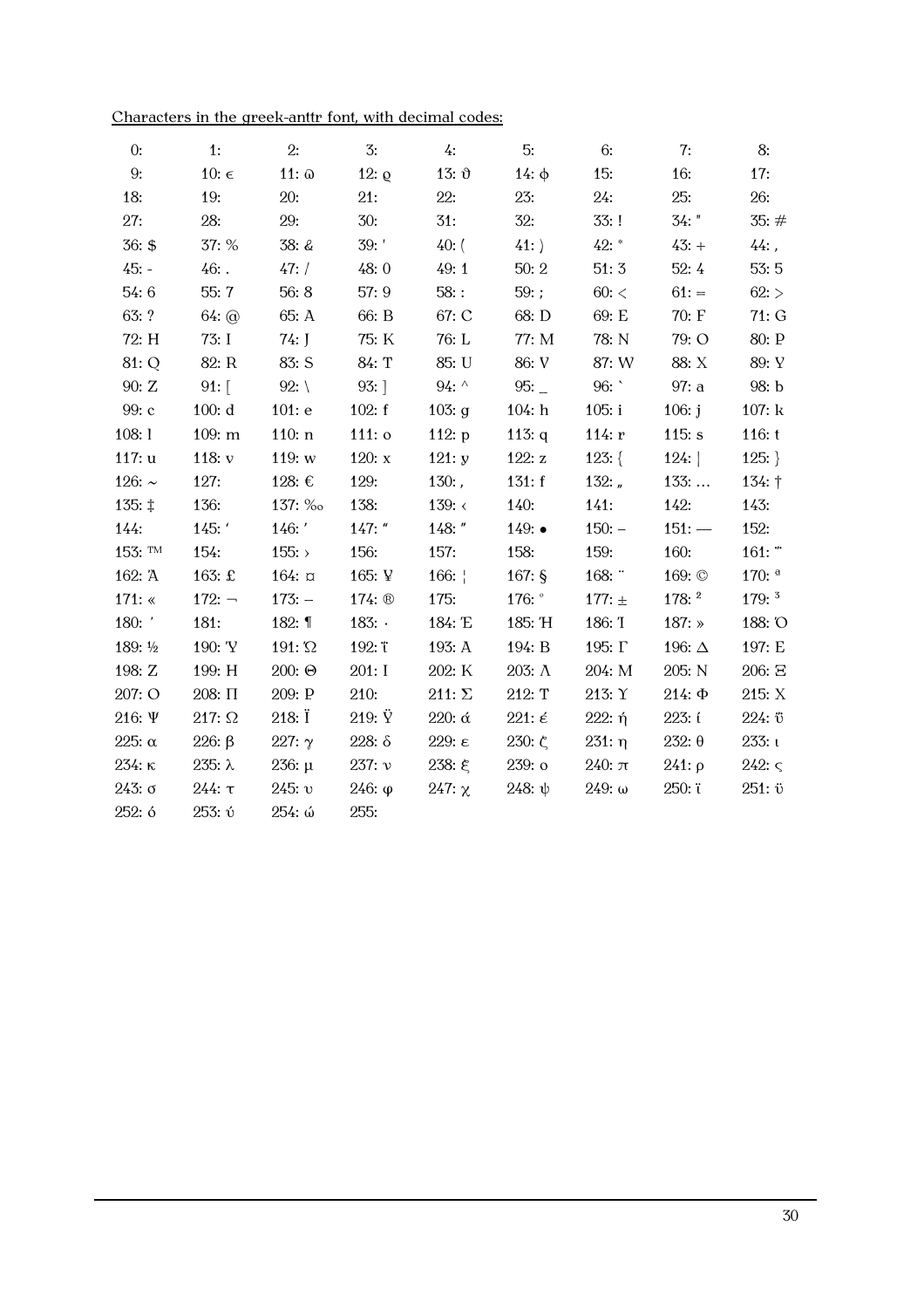| Characters in the wncy-anttr font, with decimal codes: |  |  |  |  |
|--------------------------------------------------------|--|--|--|--|
|                                                        |  |  |  |  |

| $0:$ H <sub>b</sub> | $1:$ $\sqrt{1}$ | 2:U          | 3:9          | 4:1            | $5: \mathcal{C}$ | 6: To     | $7:$ Th      | 8: њ         |
|---------------------|-----------------|--------------|--------------|----------------|------------------|-----------|--------------|--------------|
| $9: \pi$            | $10: \mu$       | 11:5         | 12: i        | 13: $\epsilon$ | $14: \hbar$      | 15: h     | 16: Ю        | 17: Ж        |
| 18: Й               | 19: $\ddot{E}$  | 20: V        | $21: \Theta$ | $22:$ S        | 23: Я            | $24:$ ю   | 25: ж        | 26:й         |
| 27: ë               | 28: ${\bf v}$   | $29: \theta$ | 30: s        | 31: я          | 32:              | 33:1      | $34:$ "      | 35: <b>b</b> |
| 36: °               | 37: %           | 38:          | $39:$ '      | $40:$ (        | 41:              | $42:$ *   | 43:5         | $44:$ ,      |
| $45: -$             | $46:$ .         | 47: /        | 48:0         | 49:1           | 50:2             | 51:3      | 52:4         | 53:5         |
| 54:6                | 55:7            | 56:8         | 57:9         | $58:$ :        | 59:;             | 60: $\ll$ | 61:1         | 62: $\ast$   |
| 63: ?               | 64:             | 65: A        | 66: <b>B</b> | 67: Ц          | 68: Д            | 69: E     | $70:$ $\Phi$ | 71: $\Gamma$ |
| 72: X               | 73: <i>H</i>    | $74:$ J      | 75: K        | 76: Л          | 77: M            | 78: H     | 79: O        | $80: \Pi$    |
| 81: Y               | 82: P           | 83: C        | 84: T        | 85: <i>y</i>   | 86: B            | 87: Щ     | 88: III      | 89: bI       |
| 90:3                | $91:$ [         | $92:$ "      | $93:$ ]      | 94: b          | 95: Ъ            | 96:       | 97: a        | 98:6         |
| 99: ц               | 100: д          | 101: e       | 102: $\Phi$  | 103: г         | 104: $x$         | 105: и    | 106: $j$     | 107: к       |
| 108: л              | 109: м          | 110: н       | $111:$ o     | $112: \pi$     | 113: ч           | 114: $p$  | 115 $: c$    | 116: т       |
| 117: $y$            | 118: в          | 119: щ       | $120:$ III   | 121: ы         | 122:3            | $123: -$  | $124: -$     | 125: $N2$    |
| 126: ь              | 127: ъ          | 128:         | 129:         | 130:           | 131:             | 132:      | 133:         | 134:         |
| 135:                | 136:            | 137:         | 138:         | 139:           | 140:             | 141:      | 142:         | 143:         |
| 144:                | 145:            | 146:         | 147:         | 148:           | 149:             | 150:      | 151:         | 152:         |
| 153:                | 154:            | 155:         | 156:         | 157:           | 158:             | 159:      | 160:         | 161:         |
| 162:                | 163:            | 164:         | 165:         | 166:           | 167:             | 168:      | 169:         | 170:         |
| 171:                | 172:            | 173:         | 174:         | 175:           | 176:             | 177:      | 178:         | 179:         |
| 180:                | 181:            | 182:         | 183:         | 184:           | 185:             | 186:      | 187:         | 188:         |
| 189:                | 190:            | 191:         | 192:         | 193:           | 194:             | 195:      | 196:         | 197:         |
| 198:                | 199:            | 200:         | 201:         | 202:           | 203:             | 204:      | 205:         | 206:         |
| 207:                | 208:            | 209:         | 210:         | 211:           | 212:             | 213:      | 214:         | 215:         |
| 216:                | 217:            | 218:         | 219:         | 220:           | 221:             | 222:      | 223:         | 224:         |
| 225:                | 226:            | 227:         | 228:         | 229:           | 230:             | 231:      | 232:         | 233:         |
| 234:                | 235:            | 236:         | 237:         | 238:           | 239:             | 240:      | 241:         | 242:         |
| 243:                | 244:            | 245:         | 246:         | 247:           | 248:             | 249:      | 250:         | 251:         |
| 252:                | 253:            | 254:         | 255:         |                |                  |           |              |              |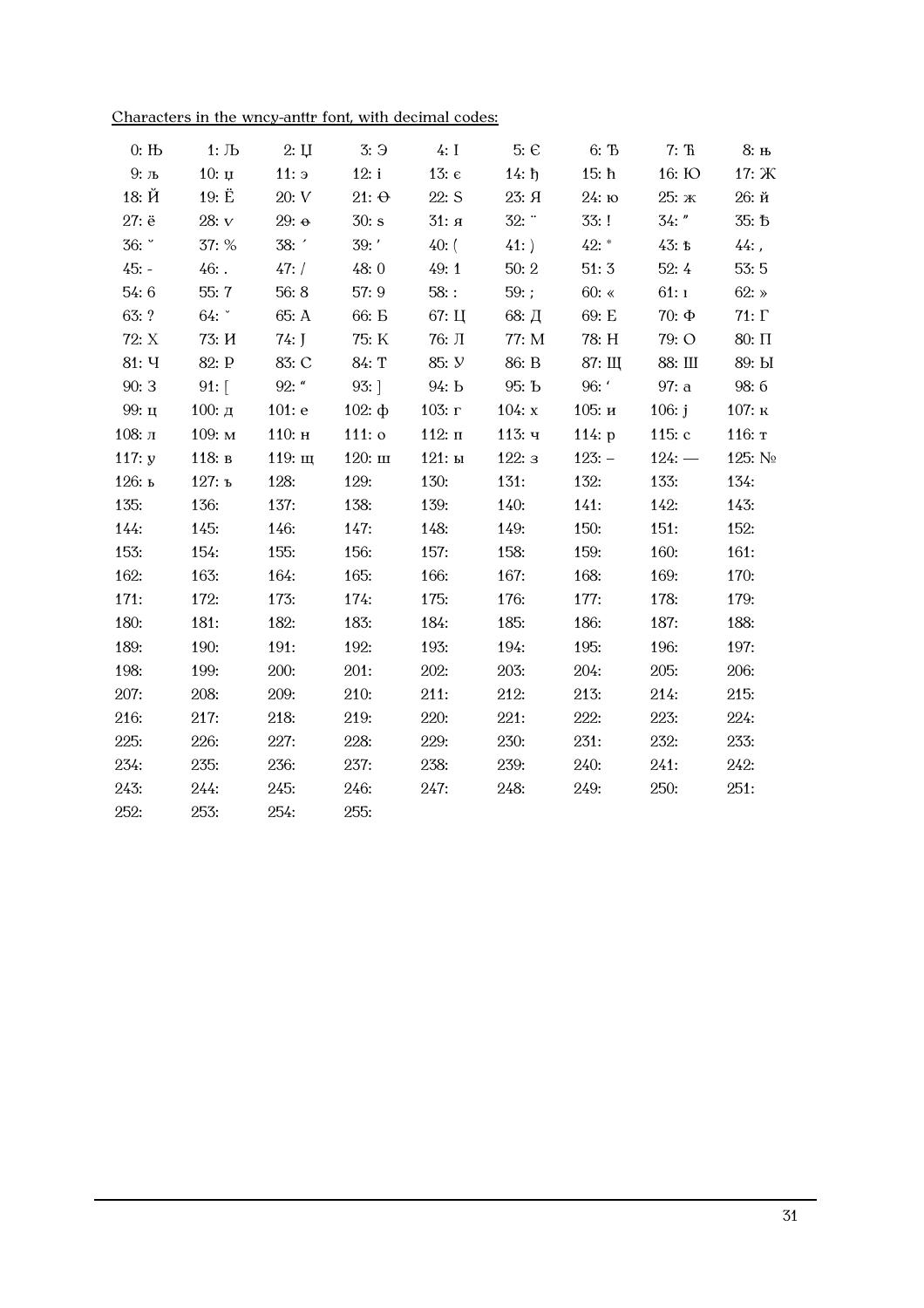| Characters in the t2a-anttr font, with decimal codes: |
|-------------------------------------------------------|
|-------------------------------------------------------|

| 0:           | 1:              | $2:$ ^           | $3:$ $\tilde{}$  | $4:$ "         | $5:$ "          | $6:$ $\degree$     | 7:                  | 8:         |
|--------------|-----------------|------------------|------------------|----------------|-----------------|--------------------|---------------------|------------|
| 9:           | 10:             | 11: $\lambda$    | 12:              | 13:            | 14:             | 15:                | $16:$ "             | $17:$ "    |
| 18:          | 19:             | 20:              | $21: -$          | $22: -$        | 23:             | 24:                | 25:1                | <b>26:</b> |
| 27: ff       | 28: fi          | 29: fl           | 30: ffi          | $31:$ ffl      | 32:             | 33: !              | $34:$ "             | 35:#       |
| 36: \$       | 37: %           | 38: &            | 39:              | $40:$ (        | 41:             | $42: *$            | $43: +$             | $44:$ ,    |
| $45: -$      | $46:$ .         | 47: /            | 48:0             | 49:1           | 50:2            | 51:3               | 52:4                | 53:5       |
| 54:6         | 55:7            | 56:8             | 57: 9            | $58:$ :        | 59:;            | $60:$ <            | $61: =$             | 62:        |
| 63: ?        | $64:$ @         | 65: A            | 66: B            | 67: C          | 68: D           | 69: E              | 70: F               | 71: G      |
| 72: H        | 73: I           | $74:$ J          | 75: K            | 76: L          | 77: M           | 78: N              | 79: O               | 80: P      |
| 81: Q        | 82: R           | 83: S            | 84: T            | 85: U          | 86: V           | 87: W              | 88: X               | 89: Y      |
| 90: Z        | $91:$ [         | 92: $\setminus$  | $93:$ ]          | $94:^{\wedge}$ | $95:$ $-$       | 96: '              | 97: a               | 98: b      |
| 99: c        | 100: d          | 101: e           | 102: f           | 103: g         | 104: h          | 105: i             | 106: $j$            | 107: k     |
| 108:1        | 109: m          | 110: n           | $111:$ $\circ$   | 112: $p$       | 113: $q$        | 114: $r$           | 115: s              | 116: t     |
| 117: u       | 118: $v$        | 119: w           | 120: $x$         | 121: y         | 122: z          | 123: $\{$          | 124:                | 125:       |
| 126: $\sim$  | 127:            | 128: $\Gamma$    | 129:             | 130: To        | $131:$ Th       | 132:               | 133:                | 134:       |
| 135: Љ       | 136: $\ddot{I}$ | 137:             | 138:             | 139:           | 140:            | 141:               | 142:                | 143: S     |
| 144:         | 145:            | 146: $\check{y}$ | 147:             | 148:           | 149:            | 150:U              | 151:                | 152:       |
| 153: €       | 154:            | 155: Њ           | 156: $\ddot{E}$  | 157: $N_2$     | $158: \alpha$   | 159: $\frac{6}{9}$ | 160: г              | 161:       |
| $162: \hbar$ | $163:$ $\hbar$  | 164:             | 165:             | 166:           | 167: љ          | 168: $\ddot{i}$    | 169:                | 170:       |
| 171:         | 172:            | 173:             | 174:             | 175: s         | 176:            | 177:               | 178: $\check{y}$    | 179:       |
| 180:         | 181:            | 182: $\mu$       | 183:             | 184:           | 185: $\epsilon$ | 186: $a$           | 187: њ              | 188: ë     |
| 189: $\mu$   | 190: $\ll$      | $191:$ $\ast$    | 192: A           | 193: E         | 194: B          | 195: Г             | 196: Д              | 197: E     |
| 198: Ж       | 199: 3          | 200: H           | $201: \check{H}$ | 202: K         | $203:$ Л        | 204: M             | 205: H              | 206: O     |
| 207: $\Pi$   | 208: P          | 209: C           | 210: T           | 211: <i>Y</i>  | $212: \Phi$     | 213: X             | $214:$ $\mathrm{H}$ | 215: Ч     |
| 216: Ш       | 217:III         | 218: Ъ           | 219: Ы           | 220: b         | 221:9           | 222: IO            | 223: Я              | 224: a     |
| 225: 6       | 226: в          | 227: г           | 228: д           | 229: e         | 230: ж          | 231: a             | 232: и              | 233:й      |
| 234: к       | 235: л          | 236: м           | 237: н           | 238: o         | $239:$ п        | 240: p             | $241:$ c            | 242: т     |
| 243: y       | $244:$ $\Phi$   | 245: x           | 246: u           | $247:$ ч       | $248:$ III      | $249:$ щ           | 250: ъ              | 251: ы     |
| 252: ь       | $253:$ э        | 254: ю           | 255: я           |                |                 |                    |                     |            |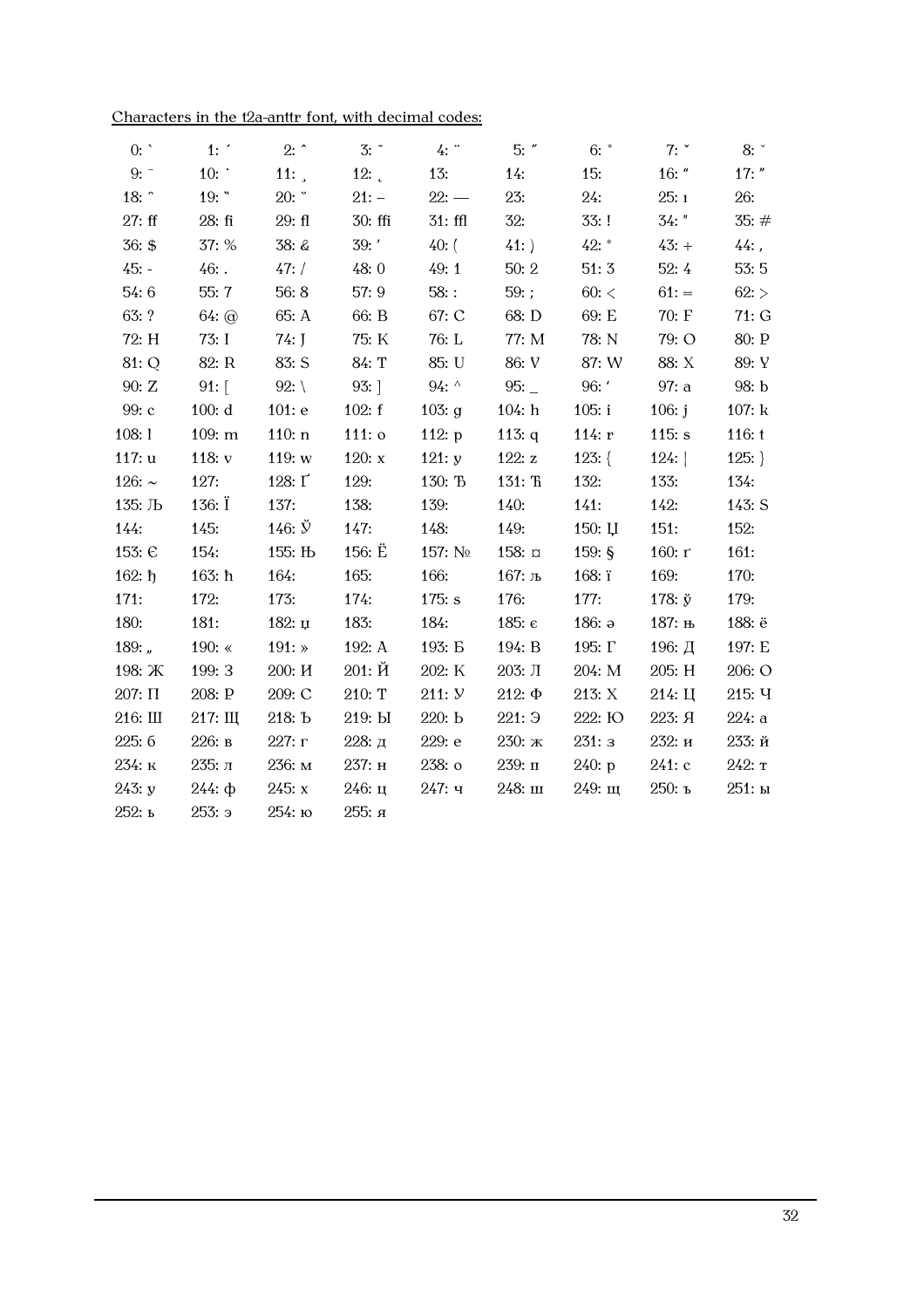| 0:            | 1:            | $2:$ ^           | $3:$ $\tilde{}$ | 4:            | $5:$ "        | $6:$ $\degree$     | 7: $\degree$        | 8:         |
|---------------|---------------|------------------|-----------------|---------------|---------------|--------------------|---------------------|------------|
| 9:            | 10:           | 11:              | 12:             | 13:           | 14:           | 15:                | $16:$ "             | $17:$ "    |
| 18: $\hat{ }$ | 19: "         | 20:              | $21: -$         | $22: -$       | 23:           | 24:                | 25:1                | <b>26:</b> |
| 27: ff        | 28: fi        | 29: f1           | 30: ffi         | $31:$ ffl     | 32:           | 33:!               | $34:$ "             | 35:#       |
| 36: \$        | 37: %         | $38: \&$         | 39:             | 40: (         | 41:           | $42:$ *            | $43: +$             | $44:$ ,    |
| $45: -$       | $46:$ .       | 47: /            | 48:0            | 49:1          | 50:2          | 51:3               | 52:4                | 53:5       |
| 54:6          | 55:7          | 56:8             | 57:9            | $58:$ :       | 59:;          | $60:$ <            | $61: =$             | 62:        |
| 63: ?         | $64:$ @       | 65: A            | 66: B           | 67: C         | 68: D         | 69: E              | 70: F               | 71:G       |
| 72: H         | 73: I         | $74:$ J          | 75: K           | 76: L         | 77: M         | 78: N              | 79: O               | 80: P      |
| 81: Q         | 82: R         | 83: S            | 84: T           | 85: U         | 86: V         | 87: W              | 88: X               | 89: Y      |
| 90: Z         | 91: $\lceil$  | 92: $\setminus$  | $93:$ ]         | 94: $\wedge$  | 95:           | 96: '              | 97: a               | 98: b      |
| 99: c         | 100: d        | 101: e           | 102: f          | 103: $g$      | 104: h        | 105: i             | 106: $j$            | 107: k     |
| 108:1         | 109: m        | 110: n           | $111:$ o        | 112: $p$      | 113: $q$      | 114: $r$           | 115: $s$            | 116: t     |
| 117: u        | 118: $v$      | 119: w           | 120: $x$        | 121: y        | 122: z        | 123: $\{$          | 124:                | $125:$ }   |
| 126: $\sim$   | 127:          | 128:             | 129:            | 130:          | 131:          | 132:               | 133:                | 134:       |
| 135:          | 136: Љ        | 137:             | 138:            | 139:          | 140:          | 141:               | 142:                | 143:       |
| 144:          | 145:          | 146: $\check{y}$ | 147:            | 148:          | 149:          | 150:               | 151:                | 152:       |
| 153: Њ        | 154:          | 155:             | 156: $\ddot{E}$ | 157: $N2$     | $158: \alpha$ | 159: $\frac{6}{9}$ | 160:                | 161:       |
| 162:          | 163:          | 164:             | 165:            | 166:          | 167:          | 168: љ             | 169:                | 170:       |
| 171:          | 172:          | 173:             | 174:            | 175:          | 176:          | 177:               | 178: $\check{y}$    | 179:       |
| 180:          | 181:          | 182:             | 183:            | 184:          | 185: њ        | 186: a             | 187:                | 188: ë     |
| 189: $\mu$    | 190: $\ll$    | $191:$ $\ast$    | 192: A          | 193: <b>B</b> | 194: B        | 195: $\Gamma$      | 196: Д              | 197: E     |
| 198: Ж        | 199: 3        | 200: H           | 201: Й          | 202: K        | 203: Л        | 204: M             | 205: H              | 206: O     |
| 207: $\Pi$    | 208: P        | 209: C           | 210: T          | 211: y        | $212: \Phi$   | 213: X             | $214:$ $\mathrm{H}$ | 215: Y     |
| 216: Ш        | 217: Щ        | 218: Ъ           | 219: Ы          | 220: b        | 221:9         | 222: Ю             | 223: Я              | 224: a     |
| 225: 6        | 226: в        | 227: г           | 228: д          | 229: e        | 230: ж        | 231:3              | 232: и              | 233:й      |
| 234: к        | 235: л        | 236: м           | 237: н          | 238: o        | $239: \pi$    | 240: p             | $241:$ c            | 242: т     |
| 243: y        | $244:$ $\Phi$ | 245: x           | 246: ц          | $247:$ ч      | 248: ш        | 249:III            | 250: ъ              | 251: ы     |
| 252: ь        | $253:$ э      | 254: ю           | 255: я          |               |               |                    |                     |            |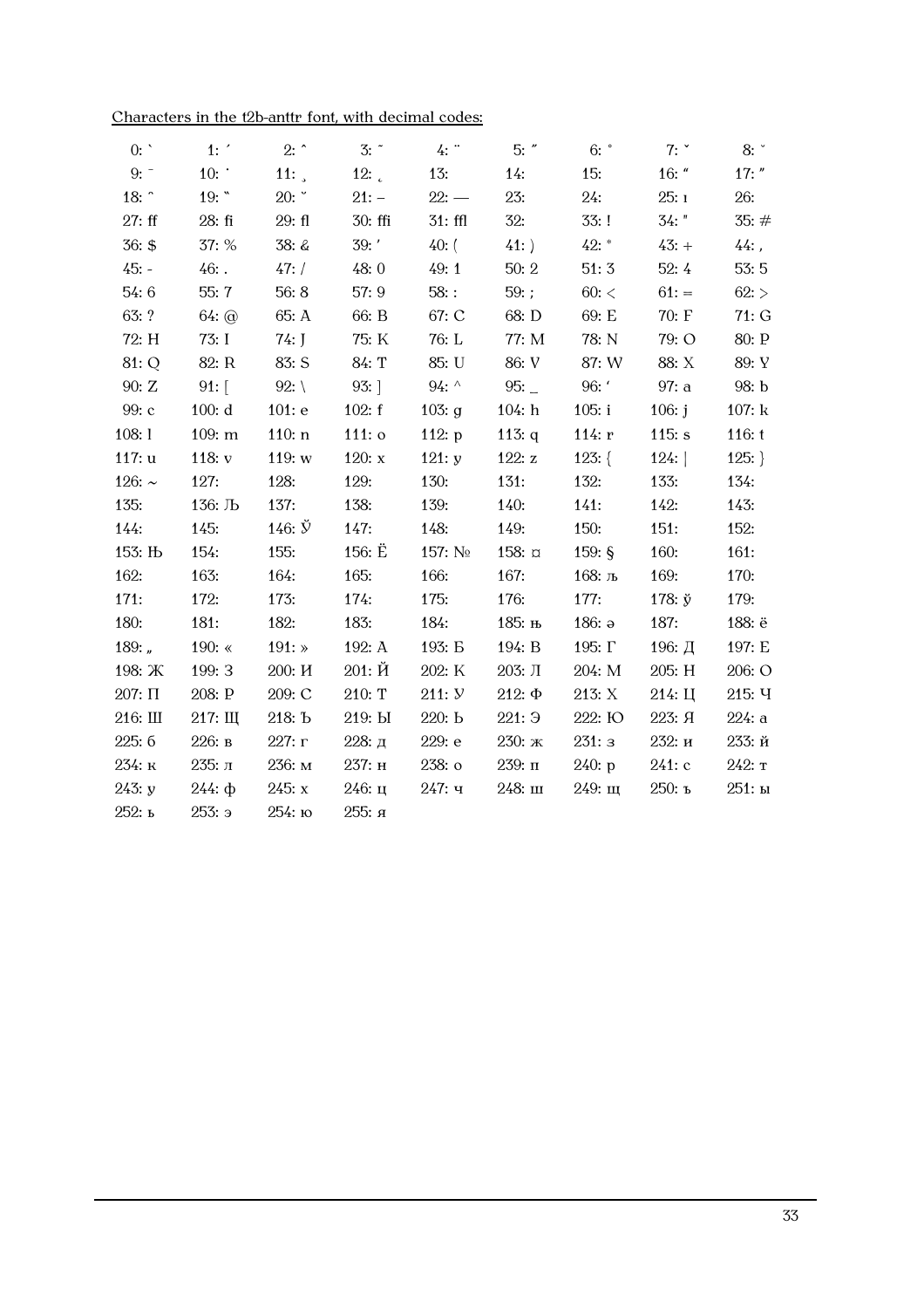| 0:          | 1:            | $2:$ ^          | $3:$ $\tilde{}$ | $4:$ "        | $5:$ "        | $6:$ $\degree$     | 7: $\degree$ | 8:       |
|-------------|---------------|-----------------|-----------------|---------------|---------------|--------------------|--------------|----------|
| 9:          | 10:           | 11: $\lambda$   | 12:             | 13:           | 14:           | 15:                | $16:$ "      | $17:$ "  |
| 18:         | 19:           | 20:             | $21: -$         | $22:$ —       | 23:           | 24:                | 25:1         | 26:      |
| 27: ff      | 28: fi        | 29: f1          | $30:$ ffi       | $31:$ ffl     | 32:           | 33:!               | 34: "        | 35:#     |
| 36: \$      | 37: %         | 38: &           | 39:             | $40:$ (       | 41:           | $42: *$            | $43: +$      | $44:$ ,  |
| $45: -$     | $46:$ .       | 47: /           | 48:0            | 49:1          | 50:2          | 51:3               | 52:4         | 53:5     |
| 54:6        | 55:7          | 56:8            | 57:9            | $58:$ :       | 59:;          | $60:$ <            | $61: =$      | 62:      |
| 63: ?       | $64:$ @       | 65: A           | 66: B           | 67: C         | 68: D         | 69: E              | 70: F        | 71:G     |
| 72: H       | 73: I         | $74:$ J         | 75: K           | 76: L         | 77: M         | 78: N              | 79: O        | 80: P    |
| 81: Q       | 82: R         | 83: S           | 84: T           | 85: U         | 86: V         | 87: W              | 88: X        | 89: Y    |
| 90: Z       | $91:$ [       | 92: $\setminus$ | $93:$ ]         | 94: $\wedge$  | 95:           | 96:                | 97: a        | 98: b    |
| 99: c       | 100: d        | 101: e          | 102: f          | 103: g        | 104: h        | 105: i             | 106: $j$     | 107: k   |
| 108:1       | 109: m        | 110: n          | $111:$ $\circ$  | 112: $p$      | 113: $q$      | 114: $r$           | 115: $s$     | 116: t   |
| 117: u      | 118: $v$      | 119: $w$        | 120: $x$        | 121: $y$      | 122: z        | $123:$ {           | 124:         | 125:     |
| 126: $\sim$ | 127:          | 128:            | 129:            | 130:          | 131:          | 132:               | 133:         | 134:     |
| 135:        | 136:          | 137:            | 138:            | 139:          | 140:          | 141:               | 142:         | 143:     |
| 144:        | 145:          | 146:            | 147:            | 148:          | 149:          | $150: \mathbf{U}$  | 151:         | 152:     |
| 153:        | 154:          | 155:            | 156: $\ddot{E}$ | 157: No       | $158: \alpha$ | 159: $\frac{6}{9}$ | 160:         | 161:     |
| 162:        | 163:          | 164:            | 165:            | 166:          | 167:          | 168:               | 169:         | 170:     |
| 171:        | 172:          | 173:            | 174:            | 175:          | 176:          | 177:               | 178:         | 179:     |
| 180:        | 181:          | 182: $\mu$      | 183:            | 184:          | 185:          | 186: $a$           | 187:         | 188: ë   |
| 189: $n$    | 190: $\ll$    | $191:$ »        | 192: A          | 193: <b>B</b> | 194: B        | 195: Г             | 196: Д       | 197: E   |
| 198: Ж      | 199: 3        | 200: H          | 201: Й          | 202: K        | $203:$ Л      | 204: M             | 205: H       | 206: O   |
| $207: \Pi$  | 208: P        | 209: C          | 210: T          | 211: <i>y</i> | $212: \Phi$   | 213: X             | 214: Ц       | 215: Y   |
| 216: Ш      | 217:III       | 218: Ъ          | 219: Ы          | 220: b        | 221:9         | 222: Ю             | 223: Я       | 224: a   |
| 225: 6      | 226: в        | 227: r          | 228: д          | 229: e        | 230: ж        | 231:3              | 232: и       | 233:й    |
| 234: к      | 235: л        | 236: м          | 237: н          | 238: o        | 239: п        | 240: p             | $241:$ c     | $242:$ T |
| 243: y      | $244:$ $\Phi$ | 245: x          | 246: ц          | $247:$ ч      | 248: ш        | 249: щ             | 250: ъ       | 251: ы   |
| 252: ь      | $253:$ э      | 254: ю          | 255: я          |               |               |                    |              |          |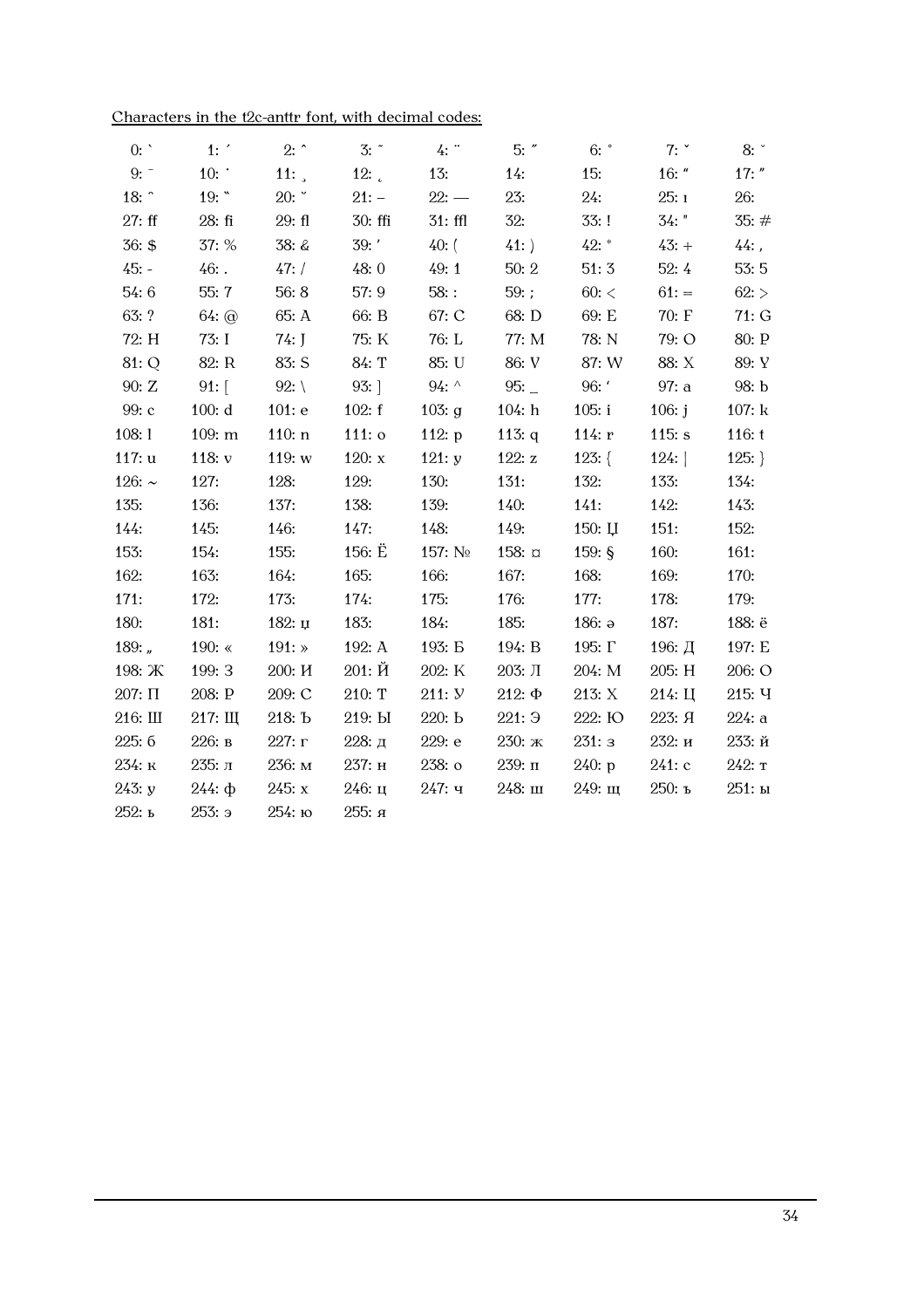|  | Characters in the cs-anttr font, with decimal codes: |  |  |  |  |  |  |  |
|--|------------------------------------------------------|--|--|--|--|--|--|--|
|--|------------------------------------------------------|--|--|--|--|--|--|--|

| $0: \Gamma$      | 1: $\Delta$          | $2: \Theta$         | $3: \Lambda$              | 4: E               | $5: \Pi$         | 6: $\Sigma$      | 7:Y                | $8: \Phi$         |
|------------------|----------------------|---------------------|---------------------------|--------------------|------------------|------------------|--------------------|-------------------|
| 9: $\Psi$        | 10: $\Omega$         | 11:ff               | 12:fi                     | 13: f <sub>l</sub> | $14:$ ffi        | $15:$ ffl        | 16:1               | $17:$ J           |
| 18:              | 19:                  | 20:                 | 21:                       | $22:^-$            | $23:$ $\degree$  | 24:              | 25: ß              | $26:$ $\infty$    |
| $27:$ $\infty$   | $28: \mathcal{O}$    | 29: Æ               | 30: Œ                     | $31: \emptyset$    | 32:              | 33:!             | $34:$ "            | 35:#              |
| 36: \$           | 37: %                | 38: &               | 39: '                     | $40:$ (            | 41:              | $42:$ *          | $43: +$            | $44:$ ,           |
| $45: -$          | $46:$ .              | 47: /               | 48:0                      | 49:1               | 50:2             | 51:3             | 52:4               | 53:5              |
| 54:6             | 55:7                 | 56:8                | 57:9                      | $58:$ :            | 59:;             | 60: j            | $61: =$            | 62: $\zeta$       |
| 63: ?            | $64:$ $\circledcirc$ | 65: A               | 66: B                     | 67: C              | 68: D            | 69: E            | 70: F              | 71: G             |
| 72: H            | 73: I                | $74:$ J             | 75: K                     | 76: L              | 77: M            | 78: N            | 79: O              | $80:$ ${\rm P}$   |
| 81: Q            | 82: R                | 83: S               | 84: T                     | 85: U              | 86: V            | 87: W            | 88: X              | 89: Y             |
| 90: Z            | $91:$ [              | 92: $\setminus$     | $93:$ ]                   | 94:                | 95:              | 96:              | 97: a              | 98: b             |
| 99: с            | 100: d               | 101: e              | 102: f                    | 103: $g$           | 104: h           | 105: i           | 106: $j$           | 107: k            |
| 108:1            | 109: m               | 110: n              | $111:$ $\circ$            | 112: $p$           | 113: $q$         | 114: $r$         | 115: s             | 116: t            |
| 117: u           | 118: $v$             | 119: $w$            | 120: $x$                  | 121: y             | 122: $z$         | $123: -$         | $124:$ —           | 125: $"$          |
| 126: ~           | 127:                 | 128:                | 129: †                    | 130: $\ddagger$    | $131:$ $\bullet$ | 132: £           | 133: ¶             | 134: €            |
| 135:             | 136: TM              | 137: $\circledcirc$ | 138: ®                    | 139:               | 140:             | 141: ‰           | 142: $\leftarrow$  | 143:              |
| $144: \pi$       | 145: ct              | $146:$ st           | 147:                      | 148:               | 149: f           | 150:             | 151: f             | 152: $\AA$        |
| 153:             | $154:$ ,             | 155: '              | 156:                      | 157: $\frac{1}{2}$ | 158: $\ll$       | 159: $\ast$      | 160:               | 161: Ą            |
| 162:             | 163: L               | $164: \alpha$       | 165: L                    | 166: $\acute{S}$   | $167:$ §         | 168:             | $169: \check{S}$   | 170: Ş            |
| $171: \check{T}$ | 172: $Z$             | 173:                | 174: $\check{\mathrm{Z}}$ | 175: $\dot{Z}$     | 176: $\degree$   | 177: $q$         | 178:               | 179: $\mathbf{I}$ |
| 180:             | 181: I'              | 182: $\pm$          | 183:                      | $184:$ à           | $185:$ š         | 186: $\varsigma$ | 187: $t$           | 188: ź            |
| 189: $t$         | 190: ž               | $191: \dot{z}$      | 192: $R$                  | 193: Á             | 194: $\AA$       | 195: Å           | 196: $\ddot{A}$    | 197: $\hat{L}$    |
| 198: $\acute{C}$ | 199: C               | $200: \check{C}$    | 201: E                    | 202: E             | $203: \ddot{E}$  | 204: E           | $205:$ $\acute{1}$ | $206:$ $\hat{I}$  |
| $207: \check{D}$ | 208: Đ               | 209: Ń              | $210: \check{N}$          | 211:O              | $212: \hat{O}$   | $213: \tilde{O}$ | 214:Ö              | 215: $\times$     |
| 216: Ř           | $217: \mathring{U}$  | 218: Ú              | $219: \tilde{U}$          | 220: Ü             | $221: \hat{Y}$   | 222: T           | 223:               | 224: ŕ            |
| 225: 4           | 226: a               | $227:$ $\check{a}$  | 228: ä                    | 229: Í             | 230: ć           | 231: c           | 232: č             | 233: é            |
| 234: e           | 235: ë               | 236: ě              | 237: í                    | 238: î             | 239: ď           | $240:$ ð         | $241:$ ń           | 242: ň            |
| 243: ó           | 244: 0               | 245: ő              | 246: ö                    | $247: \div$        | 248: r           | 249: ů           | 250: ú             | 251: ű            |
| 252: ü           | $253: \circ$         | $254:$ "            | 255: "                    |                    |                  |                  |                    |                   |
|                  |                      |                     |                           |                    |                  |                  |                    |                   |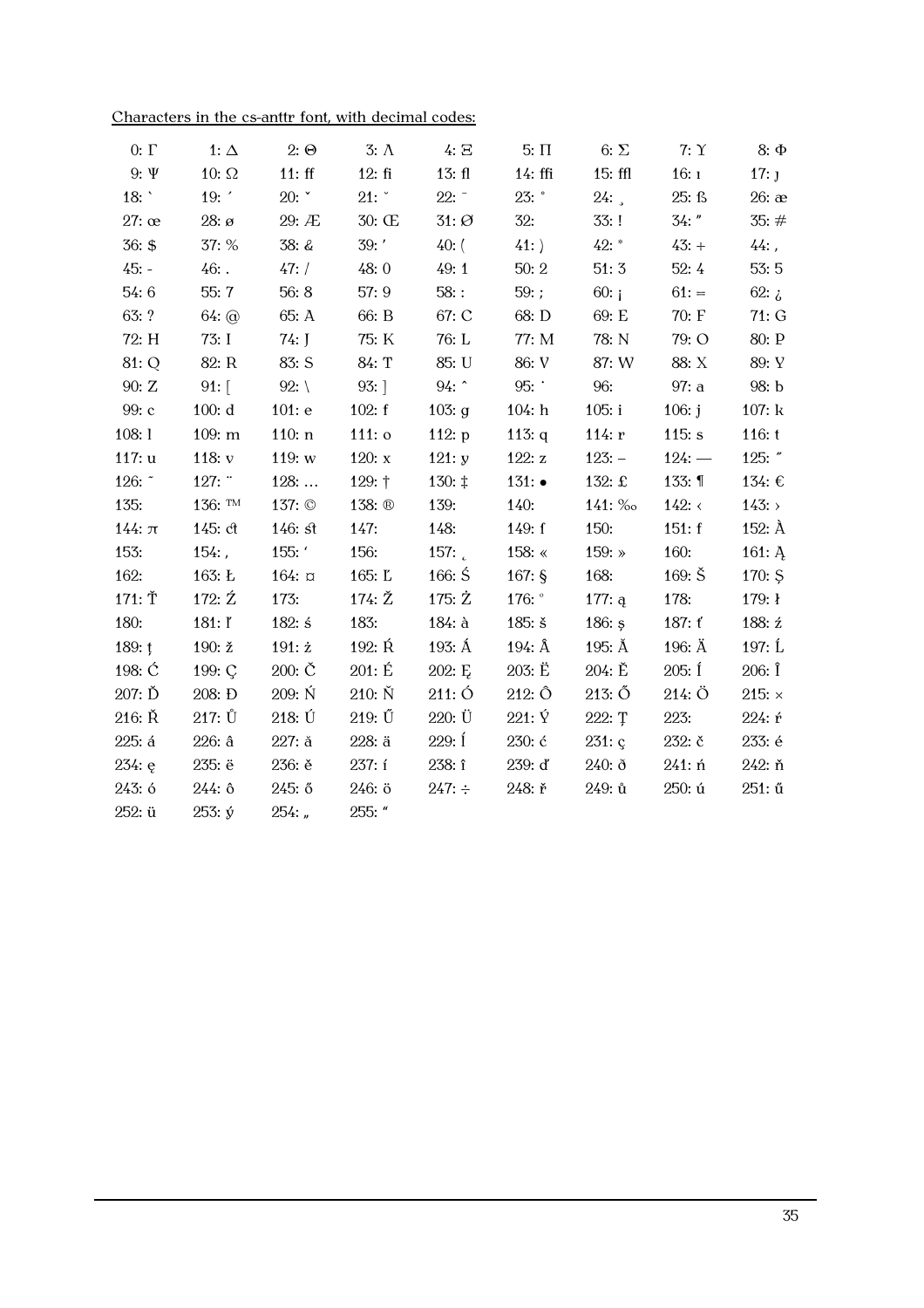| 0:                 | 1:                        | $2:$ ^           | 3:                  | 4:               | 5:               | $6:$ $\degree$      | 7:               | $8:$ $\degree$      |
|--------------------|---------------------------|------------------|---------------------|------------------|------------------|---------------------|------------------|---------------------|
| 9:                 | $10:$ .                   | 11: $\lambda$    | 12: $\degree$       | $13:$ ,          | 14: $\langle$    | 15:                 | $16:$ "          | $17:$ "             |
| 18: $n =$          | 19: $\ll$                 | $20:$ »          | $21: -$             | $22: -$          | 23:              | 24:0                | 25:1             | $26: \mathring{Y}$  |
| $27: \hat{y}$      | 28: Y                     | 29: y            | 30: D               | 31: d            | 32:              | 33:!                | $34:$ "          | 35:#                |
| 36: \$             | 37: %                     | 38: &            | 39:                 | $40:$ (          | 41:              | $42: *$             | $43: +$          | $44:$ ,             |
| 45: -              | $46:$ .                   | 47: /            | 48:0                | 49:1             | 50:2             | 51:3                | 52:4             | 53:5                |
| 54:6               | 55:7                      | 56:8             | 57: 9               | $58:$ :          | 59:;             | $60:$ <             | $61: =$          | 62:                 |
| 63: ?              | $64:$ $\odot$             | 65: A            | 66: B               | 67: C            | 68: D            | 69: E               | 70: F            | 71:G                |
| 72: H              | 73: I                     | $74:$ J          | 75: K               | 76: L            | 77: M            | 78: N               | 79: O            | 80: P               |
| 81: Q              | 82: R                     | 83: S            | 84: T               | 85: U            | 86: V            | 87: W               | 88: X            | 89: Y               |
| 90: Z              | $91:$ [                   | 92: $\setminus$  | $93:$ ]             | 94: $\wedge$     | 95:              | 96: '               | 97: a            | 98: b               |
| 99: c              | 100: d                    | 101: e           | 102: f              | 103: $g$         | 104: h           | 105: i              | 106: $j$         | 107: k              |
| 108:1              | 109: m                    | 110: n           | $111:$ $\circ$      | 112: $p$         | 113: $q$         | 114: $r$            | 115: s           | 116: t              |
| 117: u             | 118: $v$                  | 119: w           | 120: $x$            | 121: y           | 122: $z$         | $123:$ {            | 124:             | $125:$ }            |
| 126: $\sim$        | 127:                      | 128: $\AA$       | $129:$ $\AA$        | 130: $\tilde{A}$ | $131:$ $\AA$     | 132: A              | 133: $\hat{A}$   | 134: $\hat{A}$      |
| 135: $\hat{A}$     | 136: $\hat{A}$            | 137: $\hat{A}$   | 138: $\hat{A}$      | 139: Å           | 140: $\AA$       | $141:$ $\AA$        | 142: $\AA$       | 143: $Å$            |
| $144:$ $\AA$       | 145: È                    | 146: É           | 147: Ě              | 148: $E$         | 149: E           | 150: Ê              | $151: \hat{E}$   | $152:$ $\hat{E}$    |
| $153: \tilde{E}$   | 154: $\hat{E}$            | 155: Ê           | 156: $\dot{I}$      | $157:$ Í         | 158: $\tilde{I}$ | 159: $1$            | $160:$ à         | 161: d              |
| $162:$ $\tilde{a}$ | $163:$ $\AA$              | 164: a           | 165: a              | $166:$ $\delta$  | $167:$ ấ         | $168:$ $\tilde{a}$  | $169:$ $\AA$     | $170:$ $\hat{a}$    |
| 171: ă             | $172:$ $\mathrm{\AA}$     | 173: å           | $174:$ $\tilde{a}$  | $175:$ å         | 176: ă           | 177: è              | 178: é           | 179: ě              |
| 180: ė             | 181: e                    | 182: ê           | 183: è              | 184: é           | 185: $\tilde{e}$ | 186: $\hat{e}$      | 187: ê           | 188: i              |
| 189: í             | $190:$ $\tilde{i}$        | 191: i           | 192: $I$            | 193: $\dot{O}$   | $194:$ Ó         | 195: Õ              | 196: $\bullet$   | 197: Q              |
| 198: Ô             | $199: \hat{O}$            | $200: \hat{O}$   | $201: \tilde{O}$    | $202: \hat{O}$   | $203: \hat{O}$   | 204: O              | $205: \check{O}$ | $206: \text{\r{O}}$ |
| $207: \tilde{O}$   | $208: \check{\mathrm{O}}$ | 209: Q           | $210: \dot{U}$      | 211: Ú           | $212: \tilde{U}$ | $213: \mathring{U}$ | 214:U            | 215: U              |
| $216: \dot{U}$     | 217: Ú                    | $218: \tilde{U}$ | $219: \mathring{U}$ | 220: U           | $221: \hat{Y}$   | 222: Ý              | 223: $\tilde{Y}$ | 224: i              |
| 225: ò             | 226: ó                    | 227: õ           | 228: ô              | 229: o           | 230: ô           | $231:$ $\delta$     | 232: ố           | $233:$ $\tilde{0}$  |
| 234: 0             | 235: ô                    | 236: d           | 237: 8              | 238: ở           | 239: ð           | 240: ở              | 241:0            | $242:$ ù            |
| 243: ú             | 244: ũ                    | 245: ů           | $246:$ u            | 247: u           | 248: ù           | 249: ú              | 250: ũ           | 251: ử              |
| 252: u             | $253: \dot{y}$            | $254: \circ$     | 255: $\tilde{y}$    |                  |                  |                     |                  |                     |